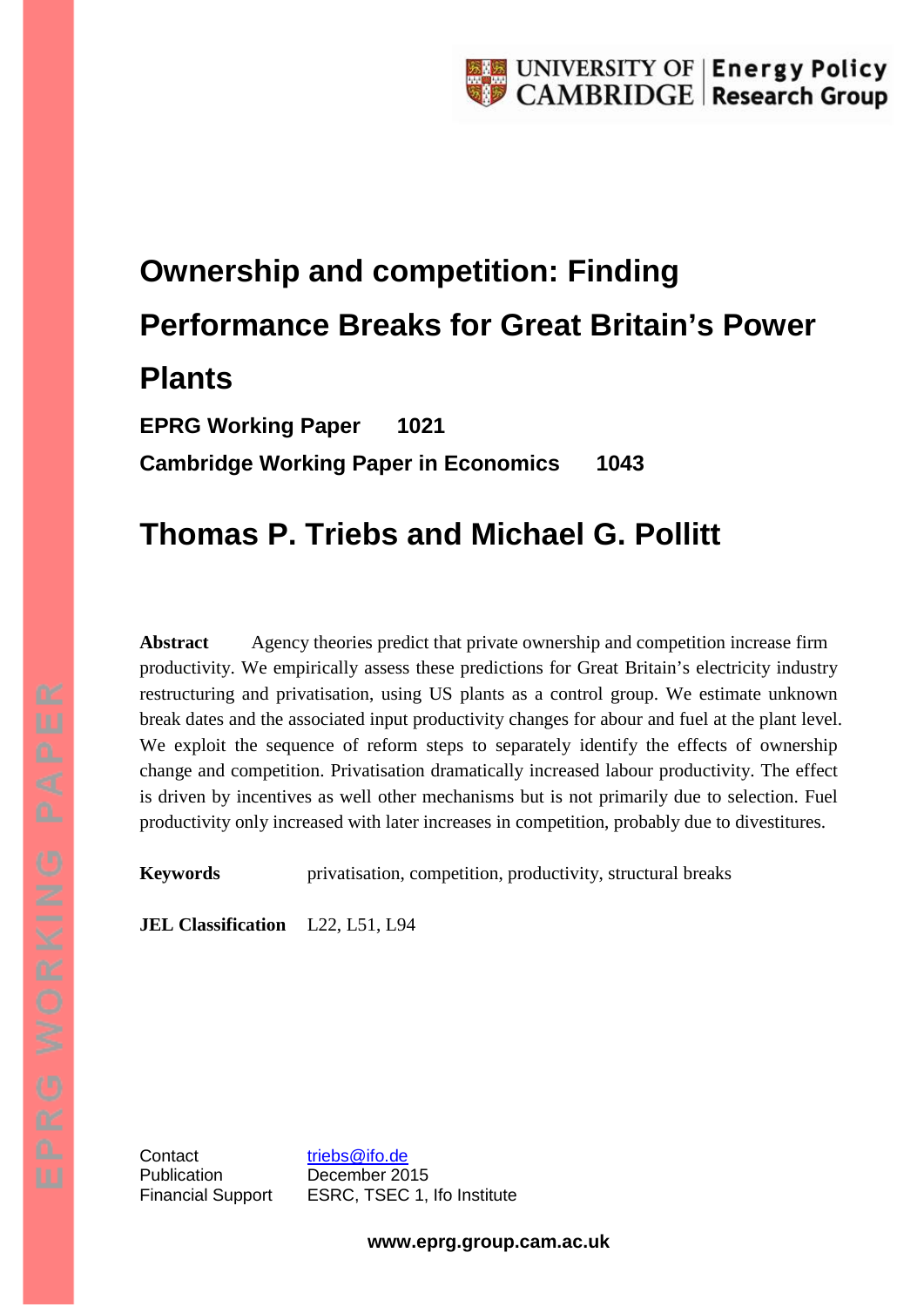# <span id="page-1-0"></span>**Ownership and competition: Finding Performance Breaks for Great Britain's Power Plants**<sup>∗</sup>

Thomas P. Triebs<sup>†</sup> Michael G. Pollitt<sup>‡</sup>

September 19, 2016

Agency theories predict that private ownership and competition increase firm productivity. We empirically assess these predictions for Great Britain's electricity industry restructuring and privatisation, using US plants as a control group. We estimate unknown break dates and the associated input productivity changes for labour and fuel at the plant level. We exploit the sequence of reform steps to separately identify the effects of ownership change and competition. Privatisation dramatically increased labour productivity. The effect is driven by incentives as well other mechanisms but is not primarily due to selection. Fuel productivity only increased with later increases in competition, probably due to divestitures.

**Keywords**: privatisation, competition, productivity, structural breaks **JEL Classification No**: L22, L51, L94

<sup>∗</sup>We would like to thank the participants of the City University's Centre for Competition and Regulatory Policy Summer Workshop which took place in Birmingham in July 2007, the 3rd International Workshop on Empirical Methods in Energy Economics in Surrey, the 3rd Mannheim Energy Conference, and the 2014 Infraday at the TU Berlin for their comments and feedback. We would also like to thank Catherine Waddams, David Newbery, Paul Kattuman, Luis Orea Sanchez, David Saal, Justin Tumlinson, and Gerald Granderson for their valuable comments. Last, we would like to thank former research assistants as well several companies for helping with the data collection. The usual disclaimer applies.

<sup>†</sup>Corresponding author: ifo Institute - Leibniz Institute for Economic Research at the University of Munich, Poschingerstrasse 5, 81679 Munich, Germany. Email: triebs@ifo.de

<sup>‡</sup> Judge Business School and Energy Policy Research Group, University of Cambridge, Trumpington Street, Cambridge CB2 1AG, UK.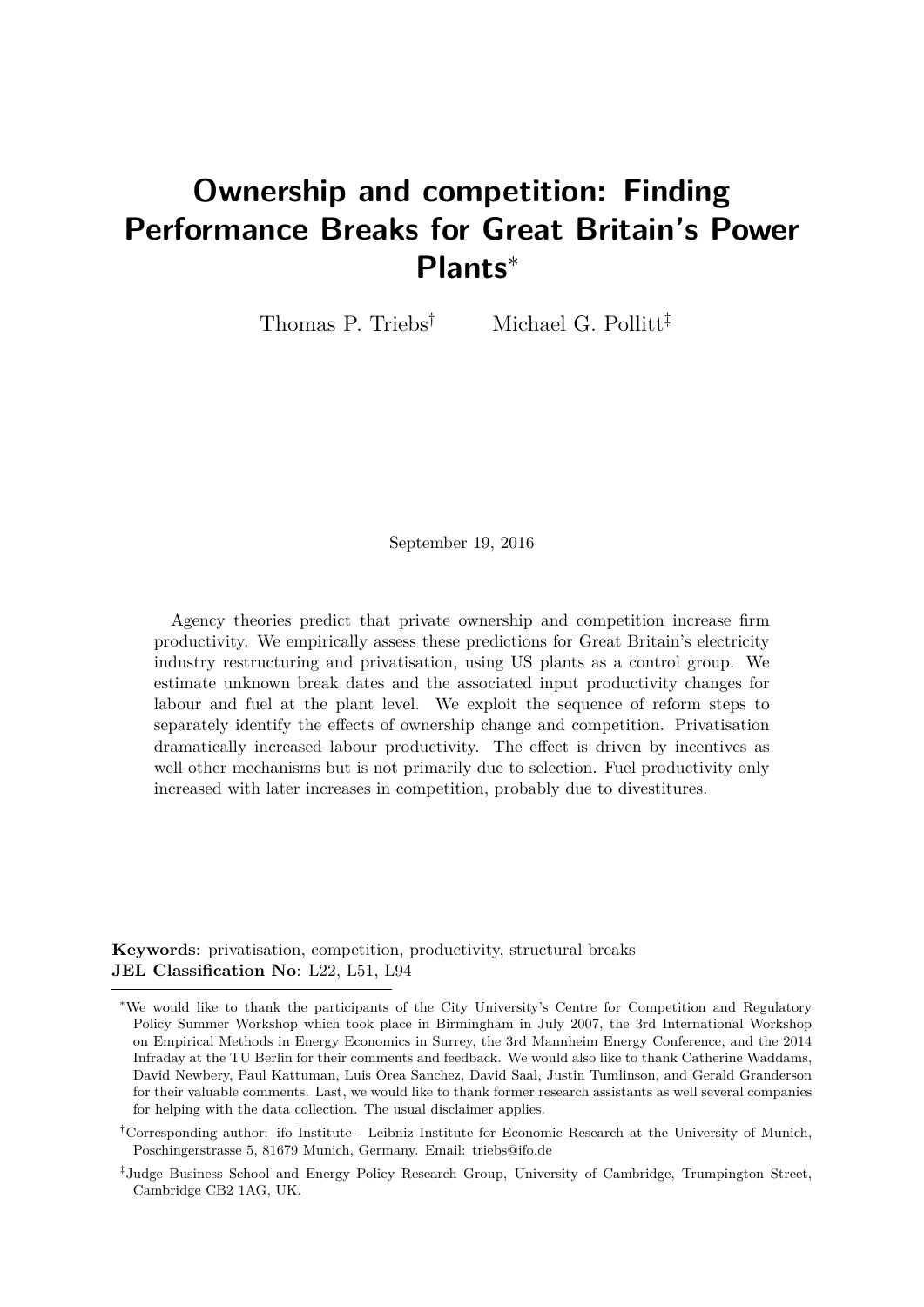## **1. Introduction**

In economics two important drivers of firm performance are competition and ownership or governance. The organisation of markets and firms influences incentives, performance, and welfare.

Agency theories suggest that both private ownership and competition provide strong incentives to improve technical efficiency (the main source of static welfare gains besides allocative efficiency). Managers of privately owned firms in competitive markets face high powered incentives to increase firm productivity. Utility industry reforms throughout the 1980s and 1990s were influenced by these theoretical predictions [\(Winston, 1993\)](#page-28-0). Utility industry reforms also provide good cases for economists to assess these theoretical predictions empirically, because often panel data on physical inputs and outputs is available, because control groups are often present, and because treated plants usually continue operation, which allows for the identification on incentive effects as opposed to selection effects [\(Fabrizio et al., 2007,](#page-26-0) p. 1253).

We study the effects of privatisation and competition on plant productivity for Great Britain's (GB) electric industry reforms, starting with restructuring and privatisation (R&P) in 1990/1991 and following competition reforms throughout the 1990s. The GB case is of interest, because it was one of the earliest and most pervasive utility industry reforms in the world. Also, an early reform focus on privatisation and a later focus on effective competition allow us to assess the relative importance of both reform steps.

Although there is a large number of studies assessing utility industry reforms, including UK privatisation programmes, (for an overview of the reform literature see [Pollitt](#page-28-1) [\(2012\)](#page-28-1)) there are few detailed plant or firm level studies on productivity performance. Two important exceptions are [Fabrizio et al.](#page-26-0) [\(2007\)](#page-26-0) and [Gao and Van Biesebroeck](#page-26-1) [\(2014\)](#page-26-1) on US and Chinese electric industry reform, respectively. In particular, there are few firm or plant level studies of actual privatisations (e.g. [Waddams Price and Weyman-Jones](#page-28-2) [\(1996\)](#page-28-2)). Most studies analyse ownership effects using either before-after or cross-sectional comparisons only [\(Shirley and Walsh, 2000;](#page-28-3) [Pollitt, 1995\)](#page-27-0). To our best knowledge ours is the first study to analyse the causal effects of one of the UK's privatisation programmes at the plant-level. [Newbery and Pollitt](#page-27-1) [\(1997\)](#page-27-1), using a simulated counterfactual, were the first to perform a social cost-benefit analysis for the privatisation of the UK's electricity supply industry.

Our empirical approach is to model plant-level productivity as a set of input demand functions derived from a behavioural model of cost minimisation, following [Biesebroeck](#page-26-2) [\(2003\)](#page-26-2) and [Fabrizio et al.](#page-26-0) [\(2007\)](#page-26-0). Plant-level, short-run productivity proxies for management performance. The reform effects can only be disentangled at the plant-level, because other factors like fuel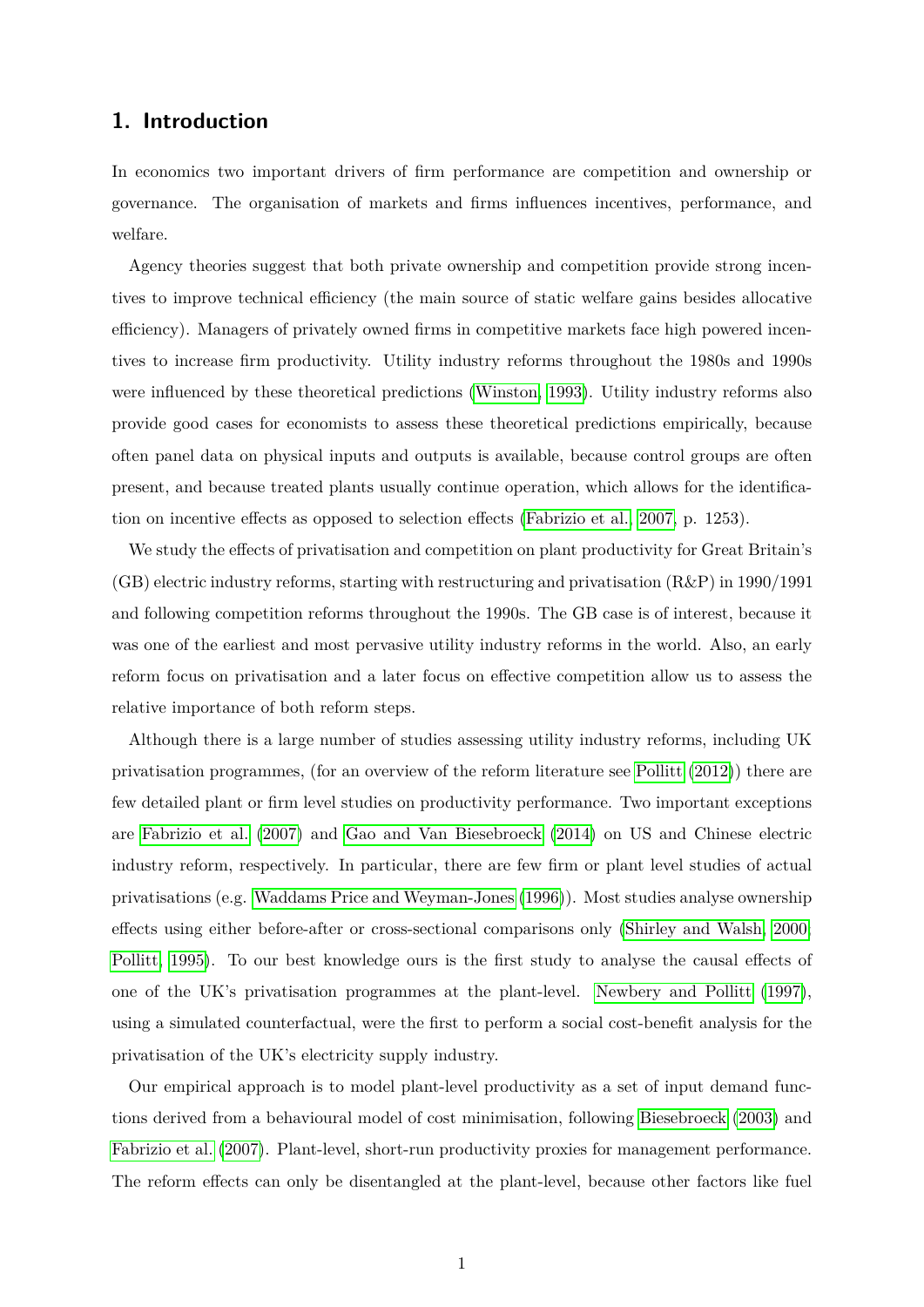mix cannot be controlled for when using aggregate data. Also, our plant-level analysis allows us to control for selection using plant fixed effects as well as contrasting results for an unbalanced and balanced sample. Last, we instrument for the potentially endogenous supply variable in input demand. We analyse the causal effects of the reforms on performance using a standard difference-in-difference approach. Most previous studies assume that the break date is known. In contrast, we estimate unknown break dates, because the timing of the economic impact might be different from the official reform dates or there might be no official reform date at all as for instance, when collusion breaks down. We search for structural breaks in technical efficiency for a window of years around R&P using the criterion suggested by [\(Bai, 2010\)](#page-26-3). We then map the estimated break dates to the known reform history [\(Freeman, 2005\)](#page-26-4). Our control group is the performance of comparable, publicly owned, US power plants. This cross-country comparison minimises the risk that treatment effects spill over to the control group.

We collected unique plant-level input-output data for a sample GB electricity generation plants for the years 1981 to 2004 and matched it with an extended version of the data used by [Fabrizio et al.](#page-26-0) [\(2007\)](#page-26-0) for US, publicly owned plants.

We find that privatisation in 1990/1991 increased labour productivity by about 50 per cent but did not increase fuel productivity at all. The large increase in labour productivity is not predominantly driven by selection but is also too large to be due to incentives only. As discussed in previous studies it also reflects changed management objectives as well as the loosening of political constraints; in particular lower union power. Privatisation probably did not increase fuel productivity because the publicly owned firm had a culture that valued fuel productivity and because competitive pressure was weak right after privatisation. Increased competition, probably through divestitures, increased fuel productivity by up to 15 per cent in the second half of the 1990s. Competition also increased labour productivity but the effect is strongly dominated by privatisation.

The outline is as follows. Section 2 provides some background information on GB electricity R&P. Section 3 summarises the relevant literature. Section 4 describes our empirical approach. Section 5 describes the data. Section 6 gives the results and section 7 concludes.

### **2. Background**

Before R&P, the generation and transmission of electricity in England & Wales was the responsibility of the Central Electricity Generation Board (CEGB), a horizontally and vertically integrated state-owned monopoly. Distribution in England & Wales was the responsibility of 12 regional monopolies, the Area Boards. In Scotland and Northern Ireland vertically inte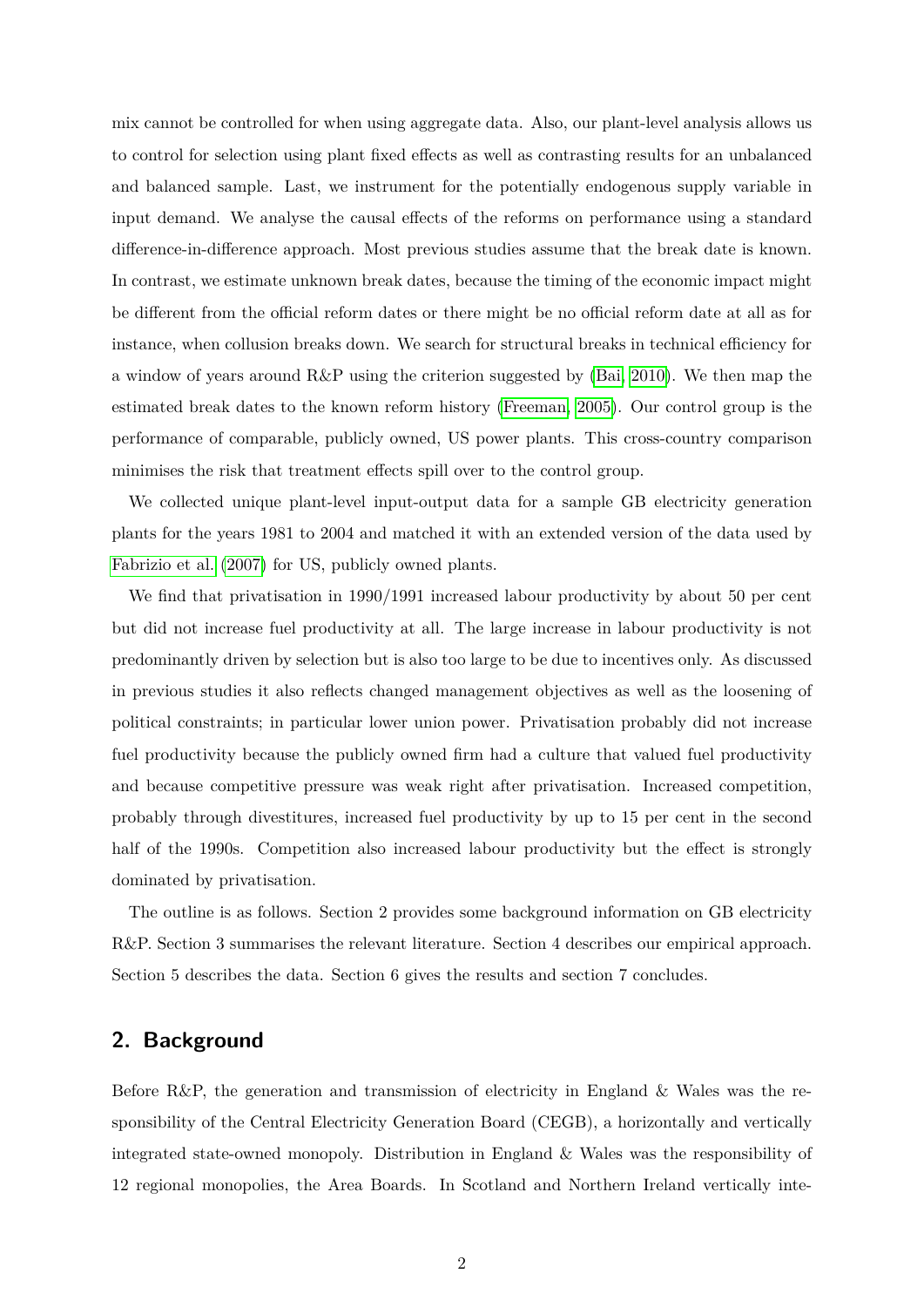grated, regional monopolies were responsible for generation, transmission and distribution.[1](#page-1-0) Even though the Scottish reform process was slightly different, we include Scottish plants in this study. Northern Irish plants are excluded, because Northern Ireland was not interconnected with Great Britain during our sample period.

A first attempt to liberalise the market was undertaken in 1983 when the Energy Act required the Area Boards to buy energy from independent (non-CGEB) generators at avoided cost. We do not have a long enough sample to assess this reform. As the Act did not protect entrants from anti-competitive behaviour by the incumbent the reform was ineffective [\(Vickers et al.,](#page-28-4) [1991\)](#page-28-4). Eventually, restructuring of English and Welsh companies began in March 1988 and was completed in March 1990. And they were privatised the following year in March 1991. In Scotland the industry was also privatised in 1991 but was not restructured immediately.<sup>[2](#page-1-0)</sup> Restructuring in England and Wales comprised the vertical unbundling of generation and transmission as well as the horizontal separation of generation.[3](#page-1-0) Generation assets were separated into four companies: all fossil-fuel plants were divided between PowerGen and National Power (our sample), the new transmission company National Grid obtained pumped storage plants, and Nuclear Electric the nuclear plants. Sixty percent of the shares in PowerGen and National Power were sold to the public in 1991. The remaining shares were sold in February 1995 but there is no evidence that the government kept any direct control after 1991. Part of Nuclear Electric was only privatised in 1996 (as British Energy) and is not included in this study. The Area Boards and the transmission company became private, regulated monopolies.

Even though a deregulated wholesale market was established at R&P, competition amoung electricity generators was not effective, because National Power and PowerGen formed a duopoly for fossil-fuel generation [\(Sweeting, 2007\)](#page-28-5). Government gave the newly private firms market power to increase the sales price at privatisation [\(Henney, 2010,](#page-27-2) p. 37). Moreover, the rules of the newly established wholesale market, referred to as the Pool, facilitated the exercise of market power [\(Green, 2006\)](#page-26-5). Also, at R&P only sales to industrial (above 10 MW) but not retail customers were deregulated (partly to burden retail customers with the high cost of British coal). Prices for smaller customers were deregulated in stages until retail was fully deregulated in 1999.

A few years after R&P high electricity prices and profits shifted the focus from ownership to competition. Between 1994 to 1996 the regulator set a wholesale price cap. Full privatisation

<sup>1</sup>Whereas Scotland had two companies, Northern Ireland only had a single electricity company.

<sup>&</sup>lt;sup>2</sup>See [Pollitt](#page-28-7) [\(1997\)](#page-28-6) and Pollitt [\(1999\)](#page-28-7) for a discussion of the Northern Irish and Scottish cases, respectively.

<sup>3</sup> In the US restructuring often refers to the introduction of competition, i.e. market liberalisation.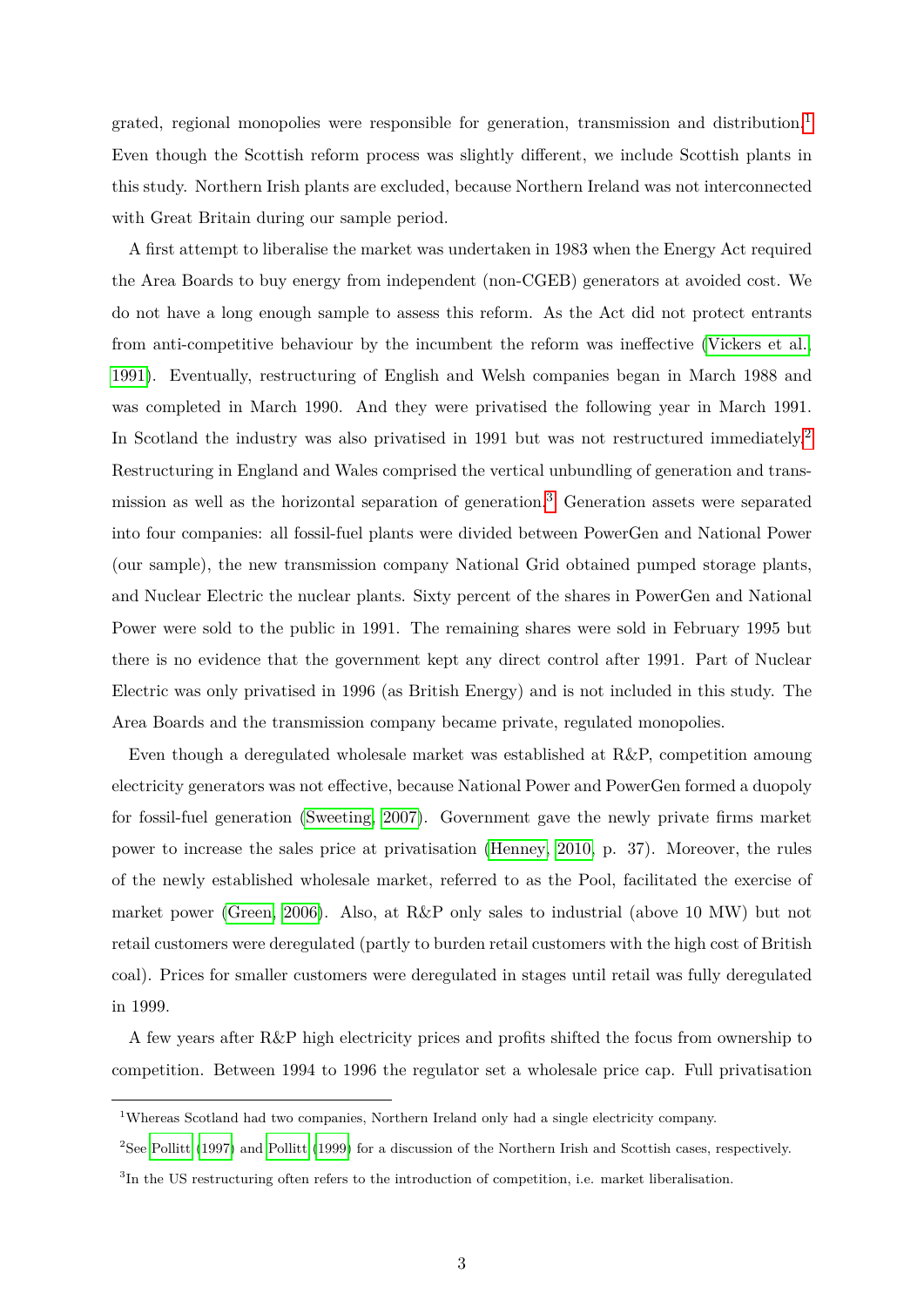in 1995 certainly removed any conflict of interest for the government concerning competition. The main tool to increase competition was to reduce market concentration through divestitures which came in two rounds in 1996 and 1999. There is evidence that only the second round changed firm behaviour. In the first round plants were leased to a single competitor and lease contracts were such that the new owner had no incentive to compete [\(Henney, 2010,](#page-27-2) p. 37). [Sweeting](#page-28-5) [\(2007\)](#page-28-5) provides evidence that firms (tacitly) colluded throughout the second half of the 1990s. In 1999 the incumbents sold plants to various (mostly US) investors in return for regulatory permission to vertically integrate with the supply function. For example, Edison Mission bought two plants in 1999 and increased output by 30% [\(Newbery, 2004,](#page-27-3) p. 18), which is unlikely to be the result of efficiency increases alone. Probably, the entry of US firms in the late 1990s ended tacit collusion between the generators. Market concentration for generation decreased considerably throughout the 1990s. The Herfindahl Hirschman index, a measure of market concentration, for coal fired plant had dropped by 1999 to a fifth of its value in 1990. Nevertheless, the regulator judged that in the Pool "prices had failed to properly reflect a more competitive generation market and falling generation input costs" [\(Ofgem, 2002,](#page-27-4) p. 1) and changed the wholesale market rules. The new market design, referred to as the New Electricity Trading Arrangements (NETA), was introduced in 2001. There is evidence that allocative efficiency increased around the year 2000 but there is a debate about whether reduced market concentration or the new market rules were responsible. Whereas [Newbery](#page-27-3) [\(2004\)](#page-27-3) attributes lower wholesale prices to the change in market structure just before the introduction of NETA, [Evans and Green](#page-26-6) [\(2003\)](#page-26-6) argue that behaviour changed in anticipation of the new market rules.

In addition to the reforms that directly affected ownership and competition other policies affected generators. [Henney](#page-27-2) [\(2010,](#page-27-2) p. 37) argues that the cause for efficiency improvements was neither ownership change nor increased competition but the "freedom [...] from the politics that had traditionally enmeshed [the industry]." After R&P, two major constraints on plant's input decision were removed. First, union power was greatly diminished (both at the coal mines and power plants). Second, constraints on the overall fuel mix, mainly to protect the domestic coal industry, were gradually removed throughout the 1990s. From R&P until 1994 and to a lesser degree till 1998 the incumbent generators were committed to buying certain amounts of British coal at above world market prices, the cost of which could be passed on to captive retail customers [\(Newbery, 1998\)](#page-27-5). It was intended to let these coal contracts expire once retail competition was extended to all customers in 1998. Starting in about 1993 gas was increasingly substituted for coal (the "dash for gas"). Low capital cost and low gas prices made gas the fuel of choice [\(Newbery, 1994\)](#page-27-6). As new gas capacity grew much faster than demand many coal-fired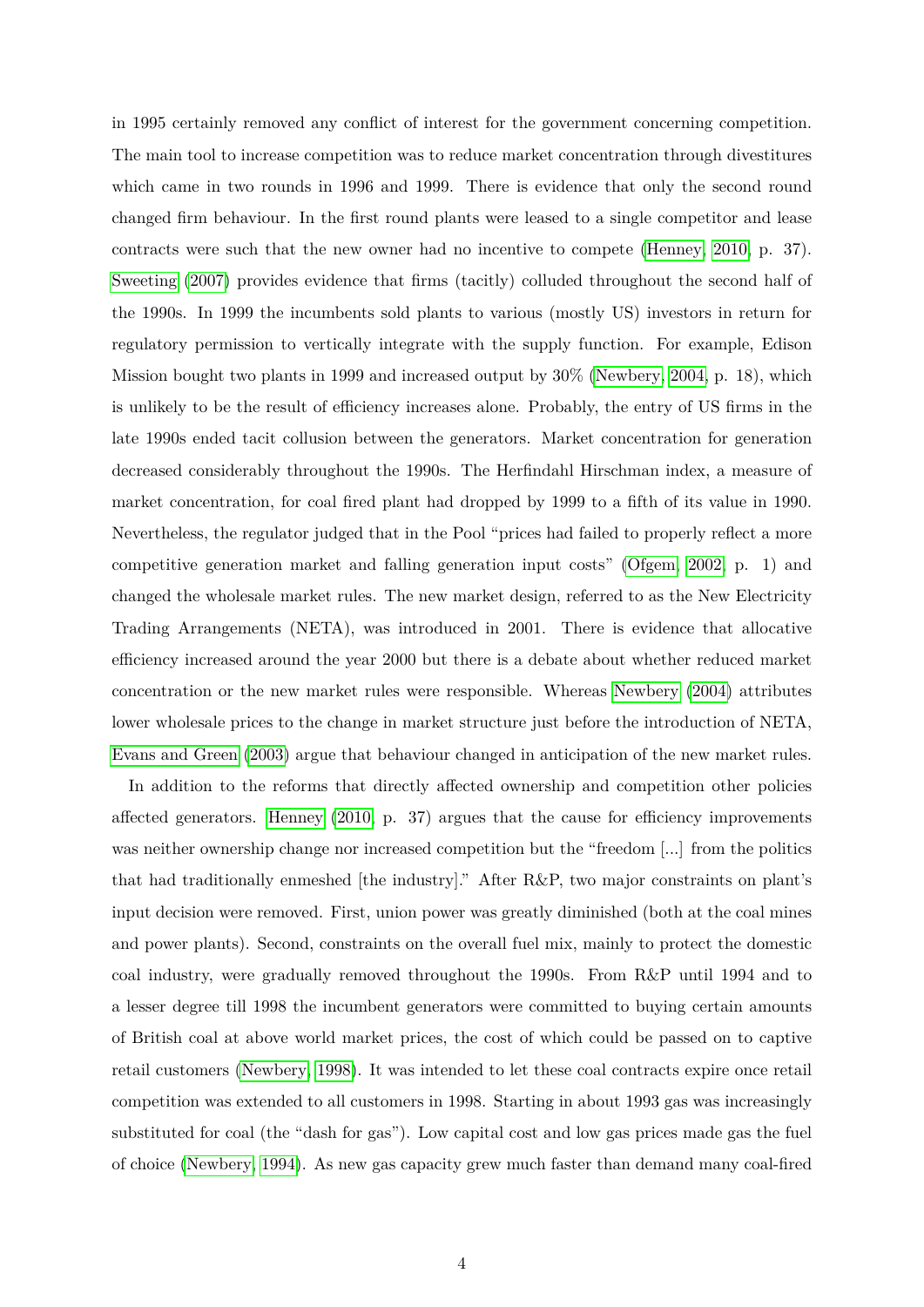<span id="page-6-0"></span>

Figure 1: The UK's Fuel Use in Electricity Generation *Notes*: The graphs plots aggregate UK fuel input (measured in million tons of coal equivalent). The data source is the Digest of UK Energy Statistics (DUKES).

plants were closed prematurely. To increase the comparability between GB and US plants we focus on coal in the analysis below. Figure [1](#page-6-0) illustrates these changes in the aggregate fuel mix for the period 1970 to 2005 using data from the Digest of UK energy statistics (DUKES). There seem to be no major changes in fuel mix in the decade before R&P (except the substitution of oil for coal during the miner's strike in 1984). After R&P, between 1993 and 1999 gas grows rapidly at the expense of coal. The substitution of gas for coal stopped in 1999. Between 1998 and 2000, out of concern for dwindling British coal sales and increasing dependence on gas the government made it more difficult to obtain licenses for new gas-fired stations (the gas "moratorium").

# **3. Literature**

The general argument about the effect of competition on performance goes as follows [\(Nickell,](#page-27-7) [1996;](#page-27-7) [Shirley and Walsh, 2000\)](#page-28-3). For manager-owned firms, more competitive pressure increases incentives to operate more efficiently. If a firm's efficiency is too low it will be driven out of the market by its more efficient competitors. This is often referred to as the *incentive* effect. The incentive effect also operates for firms that separate ownership and control. But here part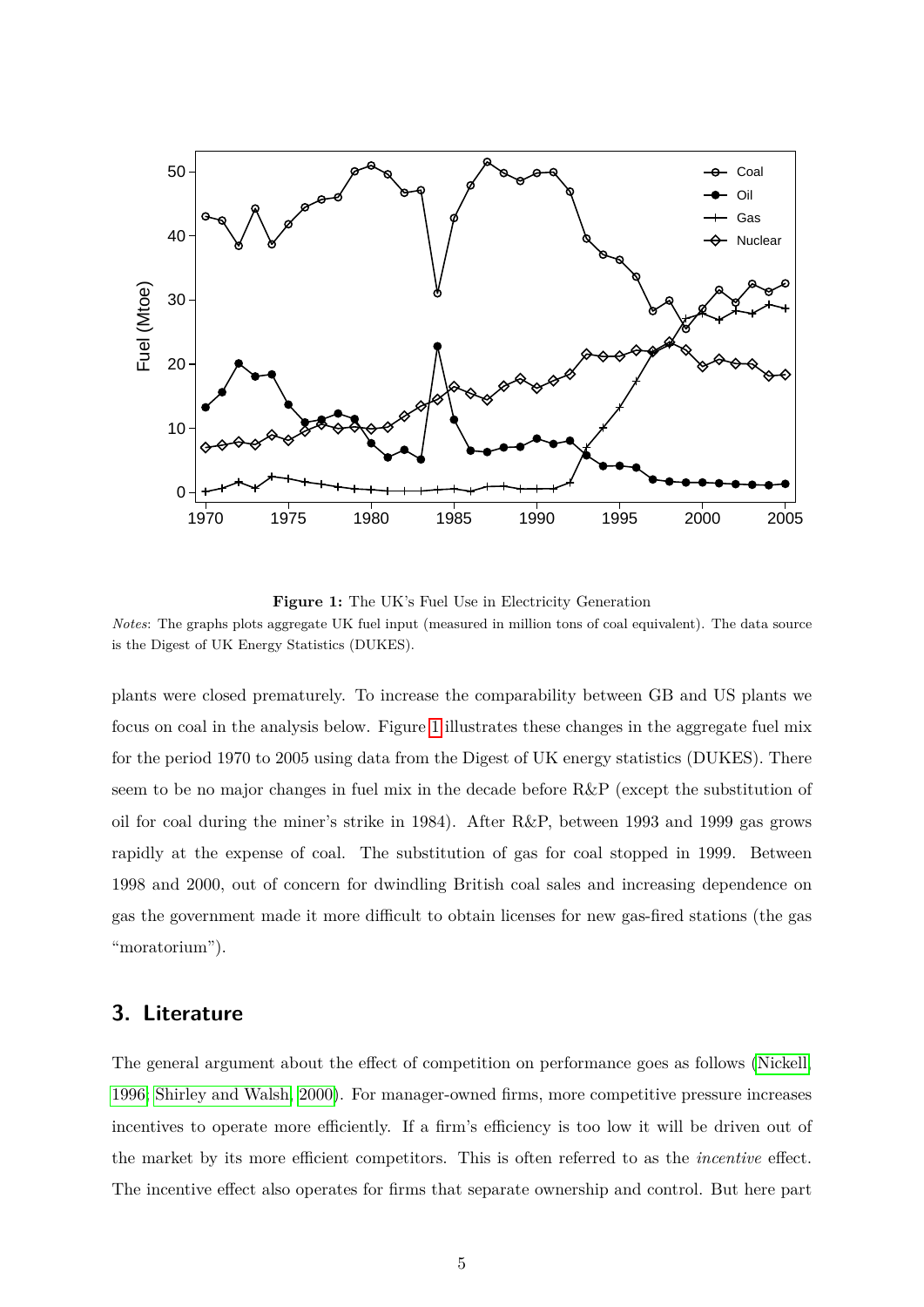of the effect is indirect via improved *information* for owners. Owners rely on competitors (as comparators) to control the rent seeking of employed managers. Of course, also the owners of monopoly firms want to control rent seeking by managers but with asymmetric information and no competitive benchmark they struggle to do so. Agency theory recognises the importance of asymmetric information and incentives under the separation of ownership and control for management behaviour. Management is considered intrinsically "effort-averse" [\(Fabrizio et al.,](#page-26-0) [2007\)](#page-26-0).

As such, these considerations apply equally to privately and publicly owned firms in competitive markets.[4](#page-1-0) But is it possible that even in competitive markets public firms perform worse? Or, that private monopolies perform better than public monopolies? The controversy around privatisations suggests that ownership affects performance independently. First, taking into account public choice theory, public owners might not have profit maximisation as their (only) objective. Technical inefficiency might arise, because public owners have a preference for more labour intensive operation (machines do not vote) or favour the intensive use of local or national fuels. [Newbery](#page-27-8) [\(1995\)](#page-27-8) provided anecdotal evidence, that after R&P there was a "change in culture of CEGB, where being base and max. thermal efficiency must change to value flexibility". It is debatable whether efficiency changes due to changes in objectives should be counted as such.

Second, [Alchian](#page-26-7) [\(1965\)](#page-26-7) argued, that even if public owners maximise profit, more dispersed ownership (all voters) and the inability to sell (except through privatisation) gives public owners relatively little influence over management.[5](#page-1-0)

[Shirley and Walsh](#page-28-3) [\(2000\)](#page-28-3) summarised the literature on the performance effects of competition and ownership. They concluded, that more competition and private ownership positively affect firm performance. And, that on balance, both the theory and the empirical evidence point towards a dominance of the ownership effect over the competition effect.

There is a sizable literature on the effects of public ownership and privatisations on firm performance. Whereas studies that make cross-sectional comparisons across ownership types [\(Pollitt, 1995;](#page-27-0) [Arocena and Waddams Price, 2002\)](#page-26-8) find little difference [D'souza and Megginson](#page-26-9) [\(1999\)](#page-26-9) found that actual privatisations increased performance including labour productivity for a sample of 85 privatisations over the years 1990 to 1996. But there is a question about

<sup>4</sup>Ownership and competition are not necessarily independent. When competition is not feasible public ownership is a possible response to the regulatory problems associated with asymmetric information.

<sup>&</sup>lt;sup>5</sup>Public ownership might affect allocative efficiency because public owners more likely to internalise any externalities from power plant operation. That is increases of technical efficiency at the plant level do not necessarily correlate with welfare improvements. Two externalities that private owner might disregard are effects on system stability (including optimal investment in the long-run) and pollution.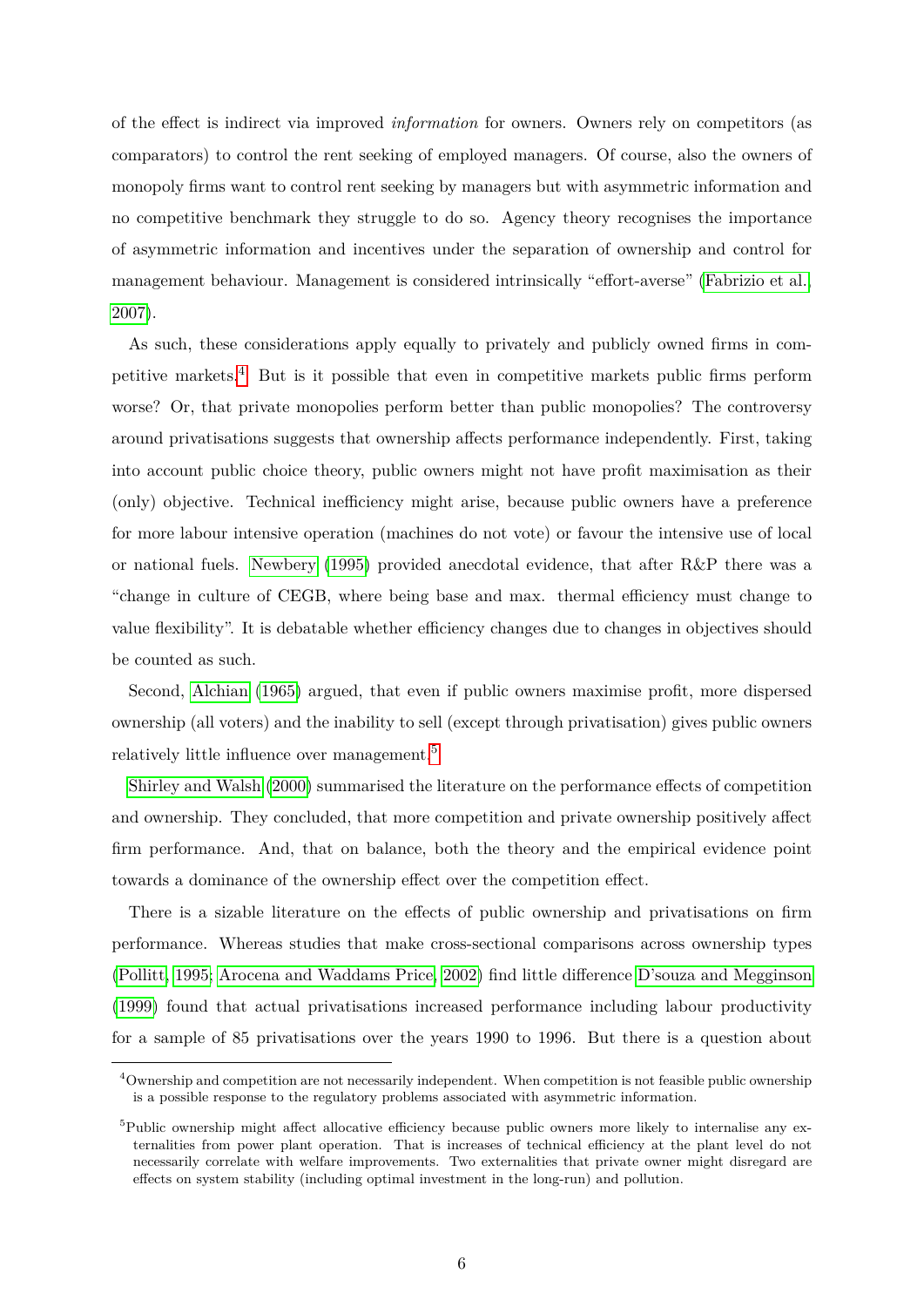whether the effect is due to actual privatisation or related changes to management and firm or market structure [\(Pollitt, 2000\)](#page-28-8) which highlights the importance of searching for an unknown break date as we do below. Also, [Newbery](#page-27-5) [\(1998,](#page-27-5) p. 3) argued that it is unlikely that performance improvements were due to ownership change. He observed, that Nuclear Electric, which was exposed to competition in 1990/91 but itself only privatised in 1996 experienced similar performance improvements as other generators. [Pollitt](#page-28-6) [\(1997\)](#page-28-6) found a similar result for the privatisation of the electricity industry in Northern Ireland.

Recently, a number of papers have investigated the effects of ownership and competition for utility industries. [Fabrizio et al.](#page-26-0) [\(2007\)](#page-26-0) studied the impact of US electric industry restructuring (the introduction of wholesale and possibly retail competition) on plant productivity. They analysed the impact of ownership and competition on the efficiency of US electricity generation plants and found that investor-owned utilities (IOUs) in restructuring states reduced non-fuel expenses by up to 5 percent, labour input by 3 percent, and fuel input by up to 1.4 percent (the latter being statistically insignificant) in comparison to firms in non-restructuring states. They also used an alternative counterfactual, municipality owned plants (we use the same data below), and found that for labour and non-fuel expenses the effect of restructuring is about twice as large. This implies either, that IOUs in non-restructuring states are not a good control group, because restructuring had spill-over effects or, that the effect of ownership adds to the effect of competition and both effects are about the same size. Somewhat surprisingly, they found no economically or statistically significant effect for fuel efficiency. This might be due to the omitted effects of incentive regulation. [Bushnell and Wolfram](#page-26-10) [\(2005\)](#page-26-10) found that both divestiture, i.e. the sale to non-utility owners and incentive regulation, which tries to mimic the effects of competition, for plants that remain in utility ownership increased fuel efficiency by about 2 per cent. [Hiebert](#page-27-9) [\(2002\)](#page-27-9) analysed the effects of ownership and restructuring on cost efficiency for a sample of US generation plants for the years 1988-1997. He found that restructuring increased efficiency for coal-fired but not for gas-fired power plants. He found only mixed evidence for the effect of ownership. [Gao and Van Biesebroeck](#page-26-1) [\(2014\)](#page-26-1) found that after restructuring in 2002, publicly as opposed to privately owned Chinese generation plants saw larger increases in labour and material (including fuel) efficiency. Although, the effect occurred with a lag of at least two years. We take their results as evidence that publicly owned firms, respond to incentives at least as well as privately owned firms.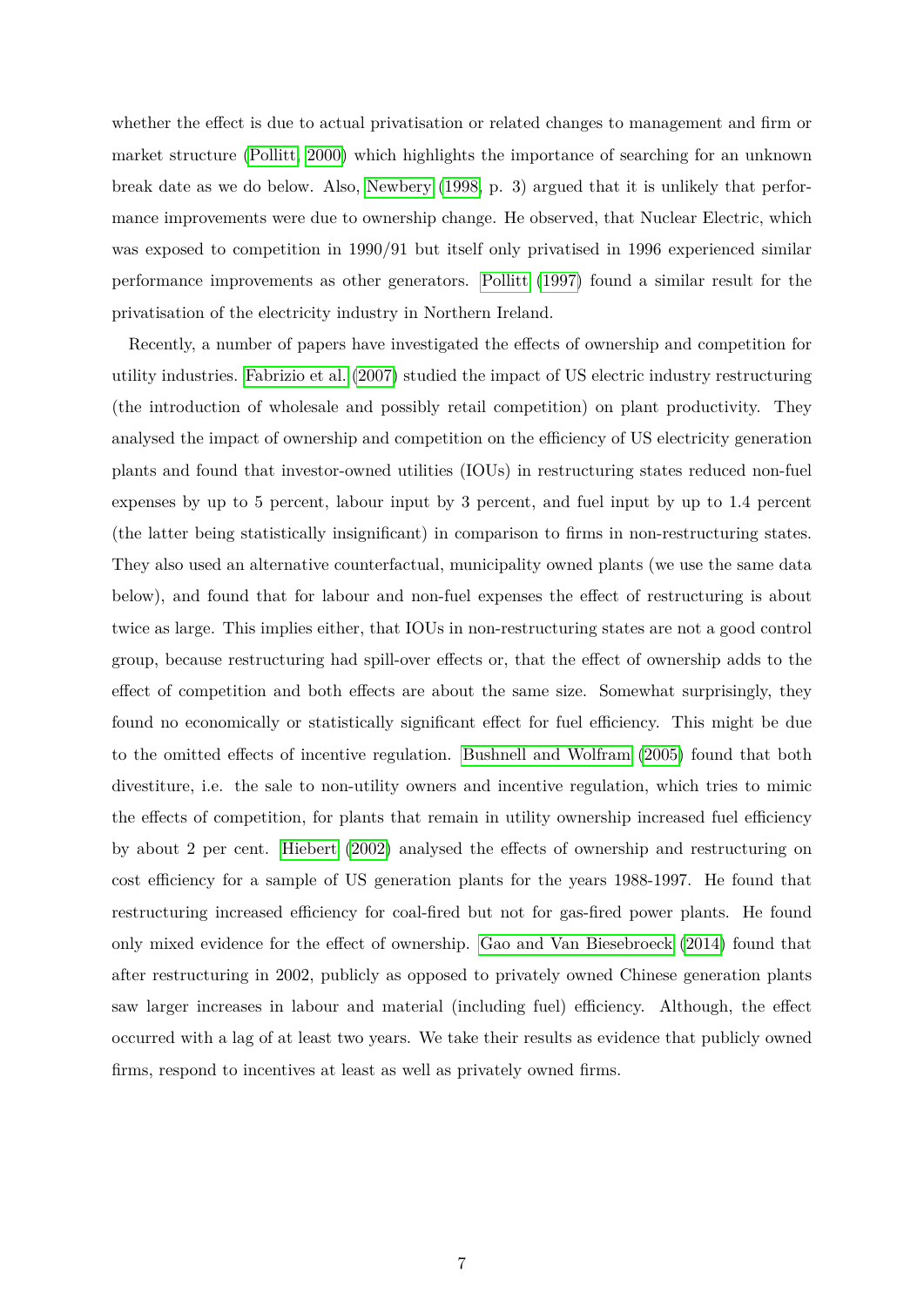### **4. Empirical Model**

#### **4.1. Production**

The empirical analysis of productivity change requires a model of the production technology. We apply the model developed by [Biesebroeck](#page-26-2) [\(2003\)](#page-26-2) and [Fabrizio et al.](#page-26-0) [\(2007\)](#page-26-0), because it represents accurately the short-run production function of an electricity generation plant. In particular, it accurately models the temporal sequence of input decisions and the resulting constraints on short-run input substitution. Here short-run productivity is a proxy for management performance.

We model actual production as the minimum of planned (or "probable") output, which is a function of capital and labour, and fuel input. Actual output (observed by the researcher) could be more or less than planned output, because actual demand differs from expected demand or, because of unexpected changes in plant availability. Actual output  $Q^A$  for plant *i* in year *t* takes the following Leontief form:

$$
Q_{it}^{A} = \min[g\left(E_{it}, \Gamma^{E}, \epsilon_{it}^{E}\right), Q_{it}^{P}\left(K_{i}, L_{it}, \Gamma^{P}, \epsilon_{it}^{P}\right) \exp\left(\epsilon_{it}^{A}\right)]. \tag{1}
$$

Actual output is a function of probable or planned output  $Q^P$  and fuel input  $q(\cdot)$ .  $\Gamma$  denotes coefficient vectors and  $\epsilon$  represents error terms. If planned output is not constrained,  $Q^A$  =  $Q^P$  exp  $(\epsilon_{it}^A)$ , i.e. actual output equals probable output multiplied by a shock that is observed by the plant manager at the time of actual production.  $\epsilon_{it}^P$  is observed by the plant manager but at the time of planning. As errors are not observed by the researcher we have to take into account simultaneity bias. Planned output is a function of capital *K* and labour *L*, but capital is not indexed by *t* to reflect the short-run nature of the production function. Planned output is not a function of fuel, because the amount of fuel is determined by actual output. Intuitively, whereas the amounts of non-fuel inputs are chosen before production takes place fuel input depends on actual production. This production function allows for medium-run decisions on labour but does not allow labour to substitute for fuel in the short-run. Also, neither in the medium nor the short-run can the plant manager substitute capital.

From this production function we now derive factor demands for labour and fuel. The Leontief form allows us to derive these demands separately. We derive labour demand assuming costminimisation behaviour constrained by a Cobb-Douglas production function for probable output  $Q_{it}^{P} = Q_0(K_i) L_{it}^{\rho} exp\left(\epsilon_{it}^{P}\right)$ . Given a short-run objective function that minimises labour cost,

 ${}^{6}$ The assumption of cost-minimisation might be restrictive as it is likely that the CEGB (and possibly the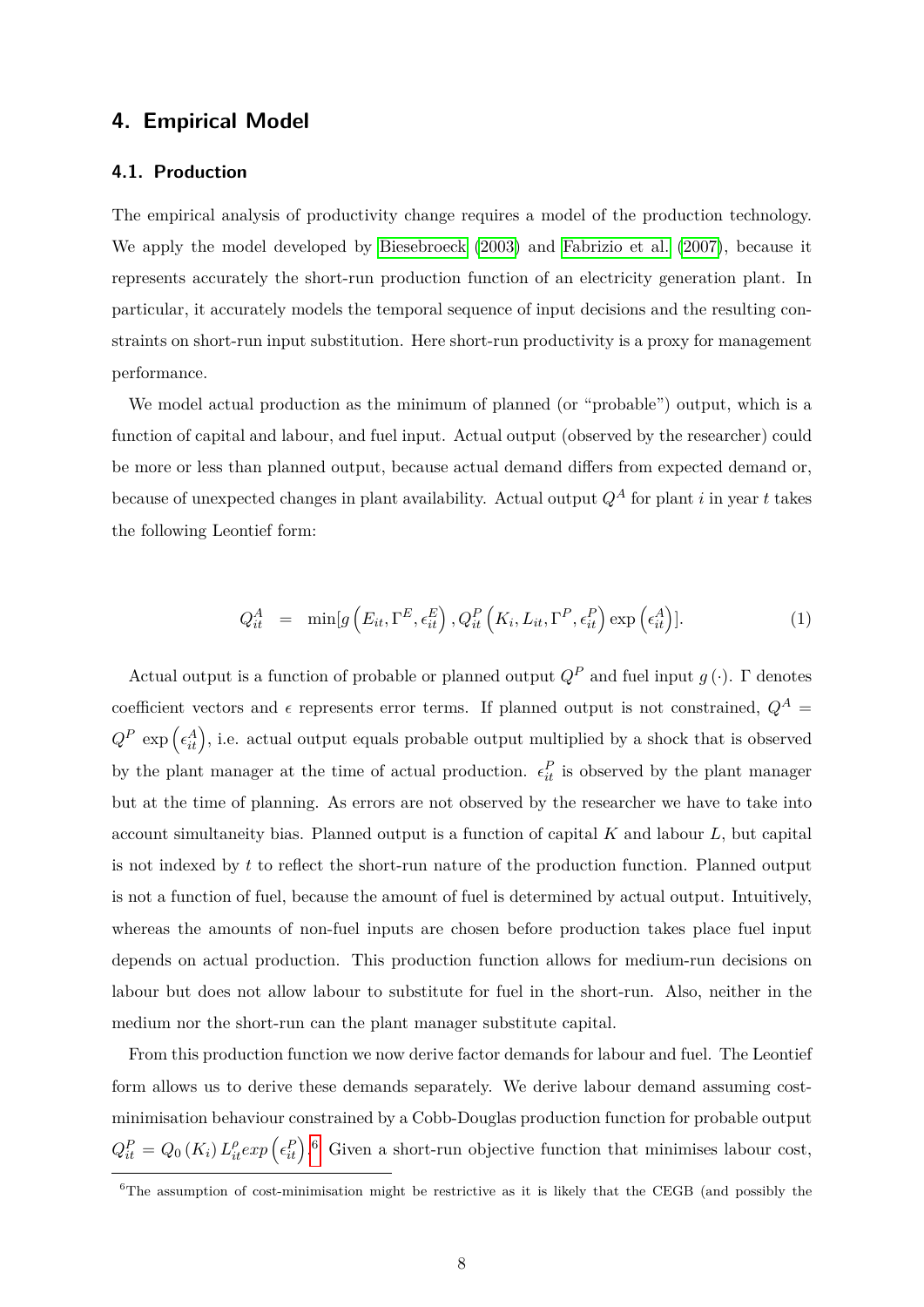$\min W_{it} \times L_{it}$ , we can derive the following labour demand equation:

$$
\ln L_{it} = \alpha_0 + \ln Q_{it}^A - \ln W_{it} - \epsilon_{it}^A , \qquad (2)
$$

where labour *L* is a function of actual output  $Q^A$ , the wage *W*, and a constant  $\alpha_0 = \ln(\lambda \rho)$ , which has two components: the Lagrangian multiplier or shadow value of changes in the output constraint  $\lambda$  and the labour parameter  $\rho$  or marginal productivity from the production function.

The derivation of the fuel demand follows a different strategy as the fuel input is not part of the optimisation problem used to derive the demand for labour. We only need to assume that  $g(\cdot)$  is monotonically increasing in fuel *E* and inversion produces the following fuel demand equation:

$$
\ln E_{it} = \gamma Q \ln Q_{it}^A + \epsilon_{it}^E , \qquad (3)
$$

where  $\gamma$  is the output coefficient. Unlike for labour the fuel demand function does not depend on price as the price of fuel only enters indirectly through the output the plant is dispatched to produce as the fuel price affects the merit order. We need to expand these theoretical demand equations by a set of indicators to perform our difference-in-difference estimation.

As we are interested in comparing productivity before and after treatment and between treatment and control group we use the following identification strategy. We control for plant fixed effects  $\alpha_i$  to control for any cross-sectional differences across plants like technology or regulatory regimes. We control for year fixed effects to control for technological progress for all plants  $\alpha_t$ . And we use an indicator if a plant is in the treatment group and treatment period  $\delta_{qt}\forall i \in g$ . Accordingly, we expand the subscript by *g* to indicate whether a plant is treated. We also add an error term  $\epsilon^L$  to capture measurement error for the input. The resulting labour demand equation is:

$$
\ln L_{igt} = \alpha_i + \alpha_t + \delta_g + \ln Q_{igt}^A - \ln W_{igt} - \epsilon_{igt}^A + \epsilon_{igt}^L. \tag{4}
$$

We add further controls to the reduced form equation, in particular proxies for the output constraint  $\lambda$ . We include a variable for plant age (AGE) to control for vintage. [Joskow and](#page-27-10) [Schmalensee](#page-27-10) [\(1987\)](#page-27-10) found that plant performance "deteriorates significantly" with age. However, [Hiebert](#page-27-9) [\(2002\)](#page-27-9) showed that length of service might actually increase performance as plant

privatised plants) did neither maximise productive nor allocative efficiency. Also the focus on the short run might underestimate the benefits of R&P as [Arocena and Waddams Price](#page-26-8) [\(2002\)](#page-26-8) find that private generators have a higher allocative efficiency in the long run.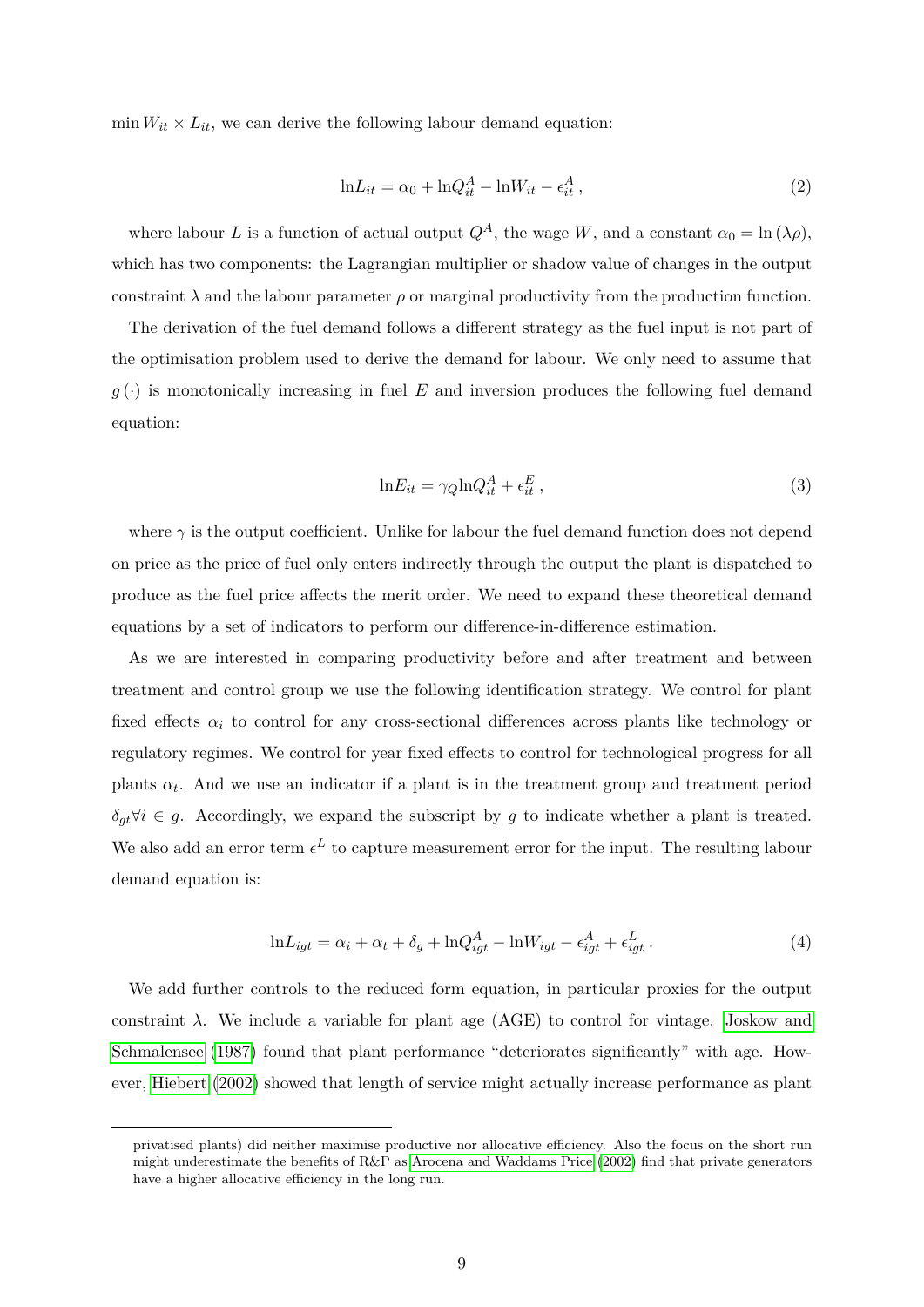management learns to better operate the plant. [Pollitt](#page-27-0) [\(1995,](#page-27-0) p. 132) found no significant age effect for a sample of base load plants. We control for capital using net capacity (CAP) and the presence of SO2 (FGD) abatement technology. We also control for load factor (LF), as the scale at which a plant operates affects productivity. After R&P plants might have been called upon in a different order (their position in the merit order changed), which would affect performance [\(Knittel, 2002\)](#page-27-11). The load factor might also control for different operating patterns. [Bushnell](#page-26-10) [and Wolfram](#page-26-10) [\(2005,](#page-26-10) p. 2) state that "irregular operating patterns motivated by attempts to exercise market power and the disruption of an ownership change could diminish operating efficiency at least in the short-run". The reduced form labour demand equation is

<span id="page-11-0"></span>
$$
\ln L_{igt} = \alpha_i + \alpha_t + \delta_g + \beta_1^N \ln NET \ GW H_{igt} + \beta_2 \ln W_{igt}
$$
  
+ 
$$
\beta_3 FGD_{igt} + \beta_4 AGE_{igt} + \beta_5 LF_{igt} + \beta_6 \ln CAP_{igt} + e_{igt} ,
$$
 (5)

where the error term  $e$  combines the deviation from planned output  $\epsilon^A$  and the input specific error  $\epsilon^L$ . The reduced form for fuel (not shown) is identical but omits the wage variable.

Due to unobserved productivity shocks supply is probably not exogenous. Following [Fabrizio](#page-26-0) [et al.](#page-26-0) [\(2007\)](#page-26-0) we use state level sales, a demand proxy, as an instrument for plant supply. For the US we extend the Energy Information Agency's series for state level sales used by [Fabrizio et al.](#page-26-0) [\(2007\)](#page-26-0). For GB we have to use national sales as regional sales data are not available. We use the final electricity consumption series from the National Statistics' "Energy consumption in the United Kingdom" publication. Our IV estimator is a two-stage least squares within estimator. Another source of endogeneity is attrition even though for electricity plants it is unlikely that negative productivity shocks lead to exit. A greater worry is that the reform led to the exit of low productivity (time invariant) coal-fired plants, especially as in GB after privatisation gas became an attractive fuel. To analyse the influence of selection we also use a balanced sample as described below.

#### **4.2. Structural break**

Unlike many previous studies we do not assume that the timing of the effects is known. The reason is that even though the dates of the reform steps are known there are likely to be implementation lags or leads. Also, for a given reform step, like increasing competition, there are multiple dates. Using a wrong date would lead to a wrong estimate for the effect size. We identify the effects of R&P and subsequent changes to market structure and competition as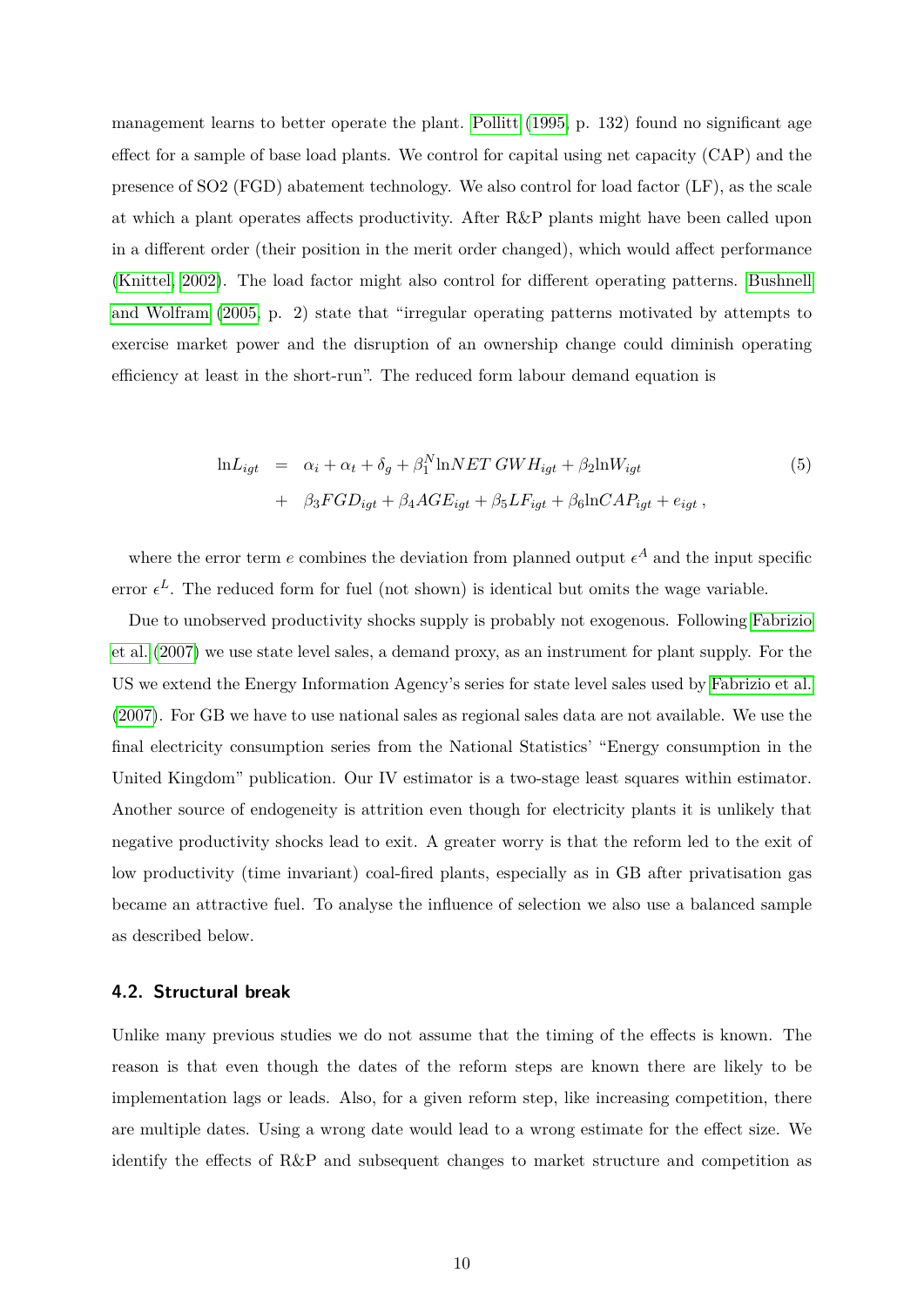unknown breakpoints across time as proposed by [Piehl et al.](#page-27-12) [\(2003\)](#page-27-12).

Although there is a vast literature on the estimation of structural breaks for time series data the literature on structural breaks for panel data is surprisingly small. We follow the recent work of [Bai](#page-26-3) [\(2010\)](#page-26-3) and estimate common breaks across panels (i.e. plants). The estimator for the break is the global minimum of the sum of squared residuals (SSR) of the unrestricted model (i.e. including a break) in a least squares framework. Inference for a break relies on the assumption that errors are independent in the time series and in the cross-section. Also, this procedure assumes that there is a break. That is we cannot formally test the Null hypothesis of no break for a given candidate break date because unlike for time series data or for cases where the break date is known, the critical values are not known. But as the GB reforms were drastic this assumption should not be restrictive. Also, there is no econometric theory that allows us to test for the number of breaks for panel data. We will search for two breaks, a primary and a secondary break. To identify multiple breaks [Bai](#page-26-11) [\(1997\)](#page-26-11) proposed an iterative procedure where a first break is identified, then the sample is split at the break, and each sub-sample is tested for additional breaks. Across the two sub-samples the break with the largest absolute drop in SSR is chosen as the secondary break. Once a second break date is determined we can go back to investigate whether is first break date is still valid when the sample is split at the secondary break date. This procedure, referred to as refinement, assesses the robustness of the (first) break date. [Bai](#page-26-3) [\(2010\)](#page-26-3) pointed out that panel data is particularly suited for estimating multiple breaks, because the additional cross-sectional information allows for the robust estimation of relatively short regimes (the period between two breaks). [Bai](#page-26-3) [\(2010\)](#page-26-3) also provided confidence intervals for the break dates.

Our window for candidate break dates is 1983 to 2002 leaving two years out at each end of the sample. As explained by [Bai](#page-26-3) [\(2010\)](#page-26-3) the additional cross-sectional information allows for the robust identification of breaks close to the extremes and does not require a substantial trim factor as with pure time series data. The window opens almost a decade before R&P and closes one year after the introduction of NETA in 2001.

Endogeneity might bias the coefficient estimate of the effect size,  $\delta$  in [\(5\)](#page-11-0), but it does not bias the test for structural change [\(Perron and Yamamoto, 2008\)](#page-27-13). Actually, break tests based on instrumental variable (IV) regressors are less precise than tests based on standard OLS regressors as IV regressors have less quadratic variation. Therefore, we use a least squares estimator to estimate the break date and size. And we test whether the estimate of the size (but not the timing) of the break is robust to the use of an IV estimator as described above.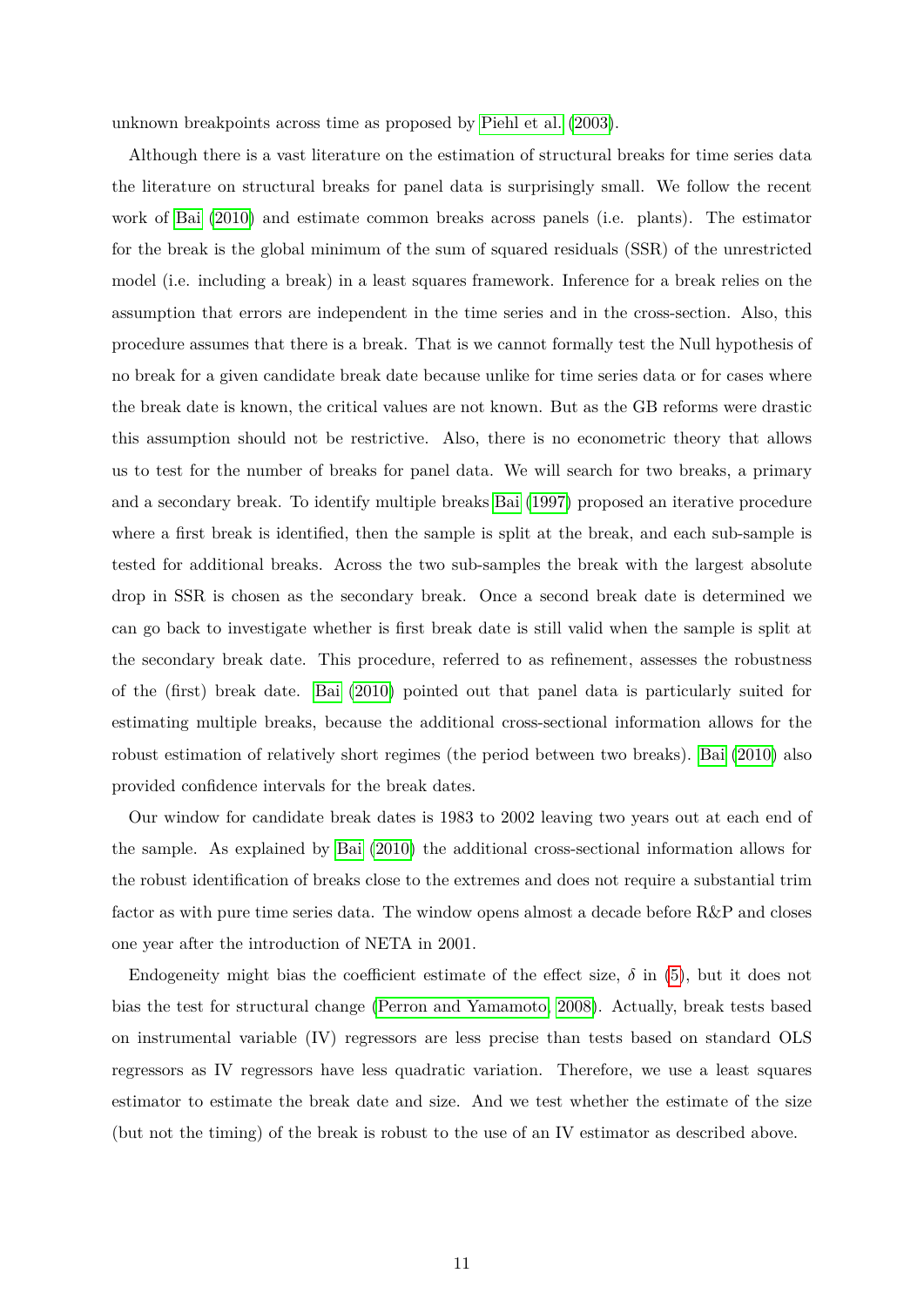# **5. Data and Summary Statistics**

#### **5.1. Great Britain**

We collected generation plant data for physical inputs and outputs from various sources. First, we collected all data that is publicly available, e.g. from industry statistical yearbooks, firm reports, government. Second, we contacted firms directly to obtain additional data. Third, we intrapolated missing observations for supply and fuel using engineering science as detailed in the appendix. Though filling gaps this way requires some assumptions we believe it is better than having missing observations. Where all variables are missing gaps in the data remain. There is a gap in the number of observed plants during restructuring (1988 and 1989), because the CEGB stopped publishing statistical yearbooks. There is also a smaller gap in 1997. We cannot say that the missing values are entirely random in the time-series. But we have no reason to believe that the same is true for the cross-section. That is, for instance, even though the gap before R&P is endogenous, it is unlikely that only low or high productivity plants have missing values. The resulting sample is an unbalanced panel for the years 1981 and 2004. We have a total of 909 plant-year observations for the fuel demand equation and 535 for the labour demand equation. About a third of all observations are for the US. We restrict our sample to coal fired plants to maximise comparability over time and with the US. Coal fired electricity generation is a well defined technology that should not vary much over time or across the two countries. To investigate the effects of selection we also use a "balanced" sample where the requirement is that we observe a plant, possibly with gaps for individual variables, for at least 20 out of 24 years (there are too few plants observed for the entire sample length). All variables and their measurements are listed in Table [1.](#page-14-0)

Some variables are corrected. Whereas some firms report for financial years others report for calendar years. We correct for this by constructing calendar year data from the weighted financial year data (weights are simply the number of months). We drop observations just after the plant is installed or just before it is shut down because in these years plants do not operate regularly. We measure the presence of FGD by plant level dummies. Plants typically consist of several units and the fitting of abatement technology typically occurs over several years, unit by unit. The FGD dummy takes the value 1 if the first unit is fitted.

Wage data is not available at the plant level. We take gross, weekly, regional wages from the New Earnings Survey (published by the UK Office for National Statistics). As the series only goes back to 1986 we use linear extrapolation to fill the gaps to 1981.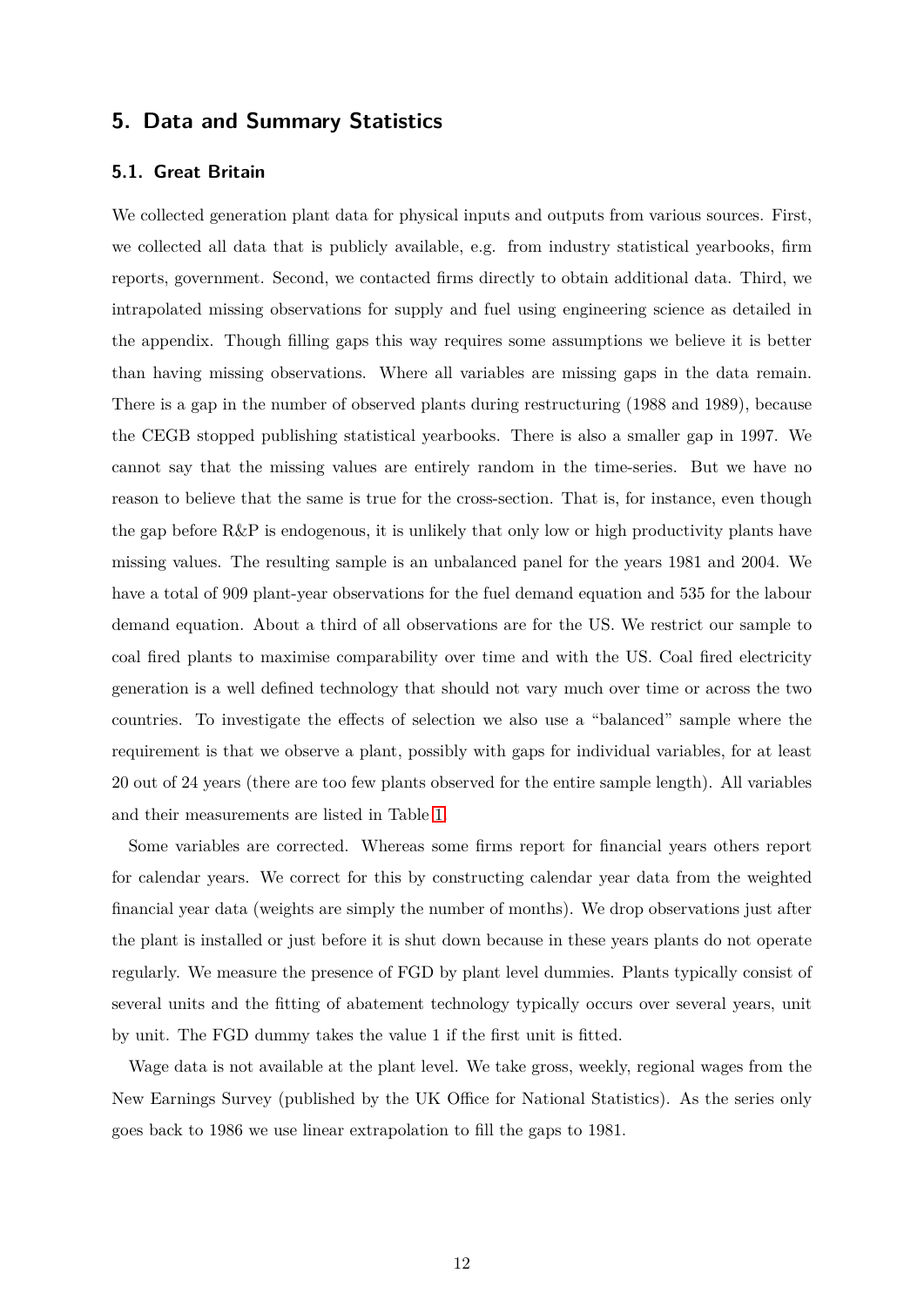| Variable    | Definition                                                                                          |  |  |  |
|-------------|-----------------------------------------------------------------------------------------------------|--|--|--|
| Fuel        | Mtce/year                                                                                           |  |  |  |
| Labour      | number of employees/year                                                                            |  |  |  |
| Output      | net GWh/year                                                                                        |  |  |  |
| Capacity    | net MW                                                                                              |  |  |  |
| FGD         | 1 if FGD fitted; 0 otherwise                                                                        |  |  |  |
| Age         | number of years since first unit com-<br>missioned                                                  |  |  |  |
| Load factor | Proportion                                                                                          |  |  |  |
| Wage        | regional, gross, weekly, pounds at<br>market exchanges rates                                        |  |  |  |
| <b>POST</b> | structural break indicator: 1 if<br>$year \geq year$ of break and coun-<br>$try = GB$ ; 0 otherwise |  |  |  |

<span id="page-14-0"></span>**Table 1:** Variables and Measurement

#### **5.2. United States**

For the US, we start with the data used by [Fabrizio et al.](#page-26-0) [\(2007\)](#page-26-0) which is available as an online appendix to their paper. As our control group we use cooperatively and publicly (municipal or federal) owned plants in both restructuring and non-restructuring states. According to [Fabrizio](#page-26-0) [et al.](#page-26-0) [\(2007,](#page-26-0) p. 1259) US restructuring did not change the competitive environment for public utilities, except in Arizona and Arkansas which we exclude. Excluding restructuring states decreases the number of plants in the control group from 19 to 11 and does not change the quality of our results. Also, we restrict our US sample to states that have a climate comparable to GB. That is, we only include states whose average summer temperature is below 22 ◦C and whose annual average temperature is between 6 and 12 °Celsius.<sup>[7](#page-1-0)</sup> We then extend their data to 2004 using commercially available data from Platts. We also extend all other variables using publicly available data. We extend the wage data using the Bureau of Labor Statistics' Quarterly Census of Employment and Wages series. Doing so we have to deal with a change from the SIC to the NAICS industry classification system. The original series is for SIC 4911 (Electric Services). We extend it using NAICS 221112 (Fossil Fuel Electric Power Generation).

Table [2](#page-15-0) compares the means between GB and the US plants. In terms of capacity GB plants are about twice as large as US plants but have a lower load factor. Plants have a similar vintage. Wages are about double in the US (at market exchange rates).

<sup>7</sup>US plants are from the following states: Colorado, Michigan, New Mexico, Ohio, Pennsylvania, Utah, and Wisconsin.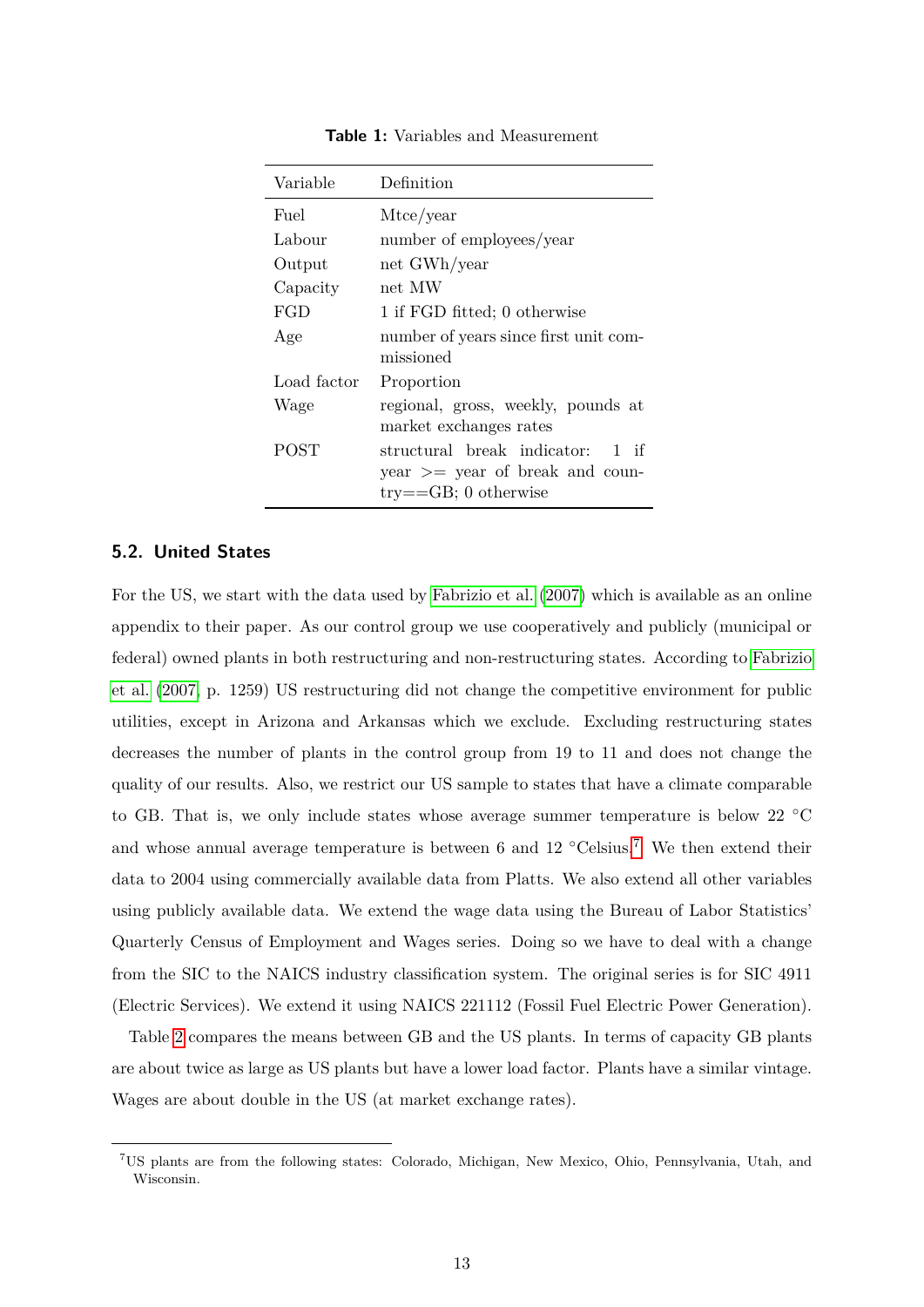|                            | US      | GB      | Differentce<br>$(t - statistic)$ |
|----------------------------|---------|---------|----------------------------------|
| Fuel (mtce)                | 1.19    | 2.11    | $0.92***$<br>(0.13)              |
| Output (net GWh)           | 3204.70 | 5401.54 | 2196.84***                       |
| Capacity (net MW)          | 604.42  | 1178.32 | (338.08)<br>573.90***            |
| Load factor                | 0.59    | 0.47    | (56.31)<br>$-0.12***$            |
| Wage (pound, gross weekly) | 481.72  | 242.23  | (0.01)<br>$-239.49***$           |
| Age (years)                | 24.17   | 24.56   | (7.63)<br>0.39                   |
|                            |         |         | (0.71)                           |

<span id="page-15-0"></span>**Table 2:** Comparison of Means

# **6. Results**

Our difference-in-difference identification strategy assumes that factor productivities for the treatment and control groups follow a common trend. To investigate whether this assumption holds we estimate our two input demand equations without regime indicators but including group specific year fixed effects (with base year 1991). Figure [2](#page-16-0) plots the estimated year effects which give the input productivities relative to the base year. We see in the upper panel that for labour the productivity trends are similar for the two groups. We also see that there is a clear productivity increase in GB in 1990. In the bottom panel we see that the pre-privatisation productivity trends are similar for fuel, too.[8](#page-1-0) For fuel, productivity breaks are not so apparent but probably GB's fuel productivity decreased in 1989 and increased in 1993. The following regression analysis that models breaks explicitly, largely confirms these observations.

<sup>8</sup>These findings also corroborate the common trends assumption made by [Newbery and Pollitt](#page-27-1) [\(1997\)](#page-27-1).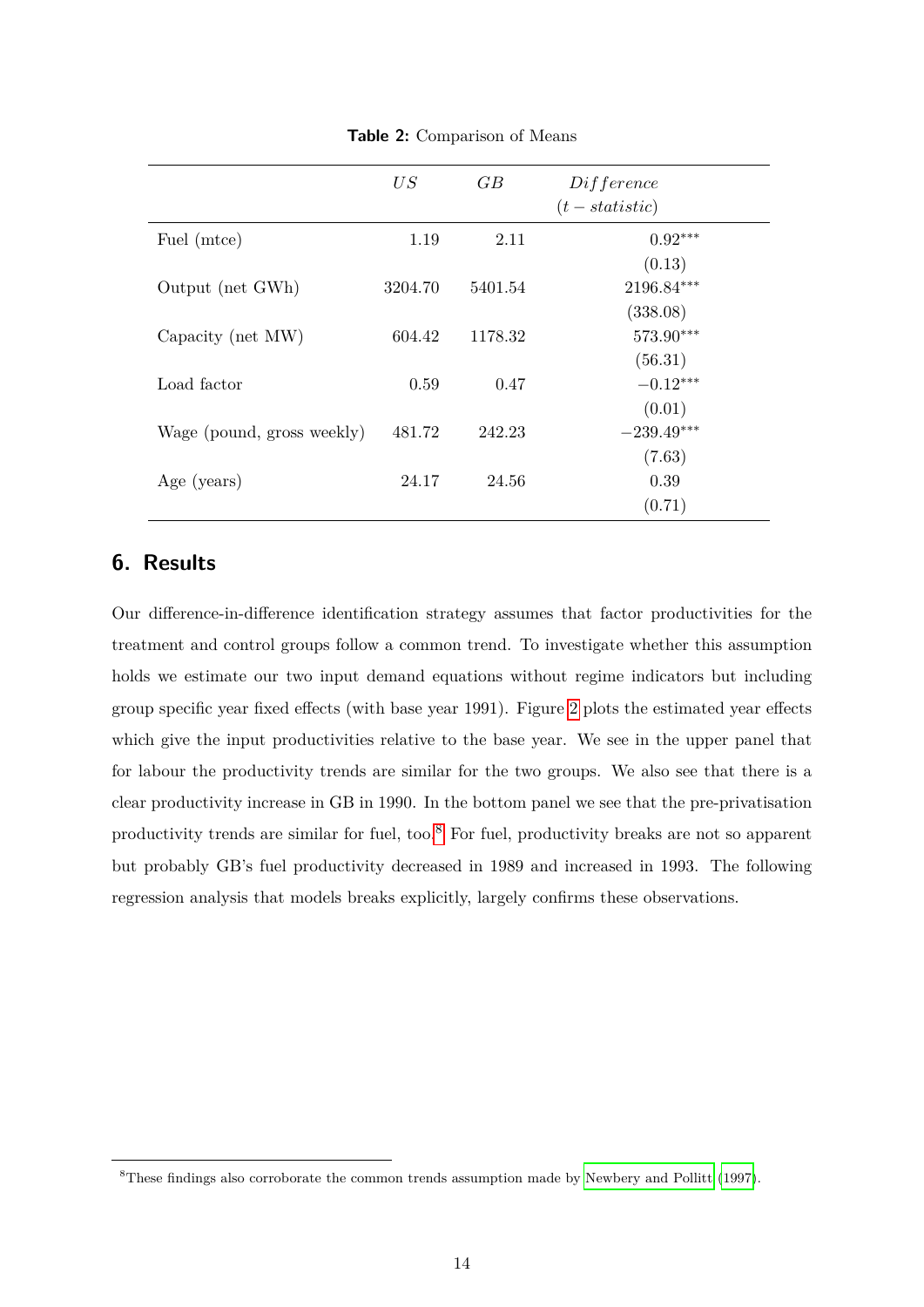<span id="page-16-0"></span>

**(a)** Labour



#### **(b)** Fuel

**Figure 2:** Trend comparison

*Notes*: The graphs plot the coefficient estimates and their 95% confidence intervals for group specific fixed effects (relative to the base year 1991 by country). Great Britain is the treatment group and the United States is the control group. A positive (negative) estimate represents a decrease (increase) in productivity relative to the base year.

Now we present the results for the estimate of the break date and the corresponding estimate of the effect size, i.e. the input efficiency difference between any two regimes as separated by the break date. As we estimated input demands, a positive (negative) intercept change implies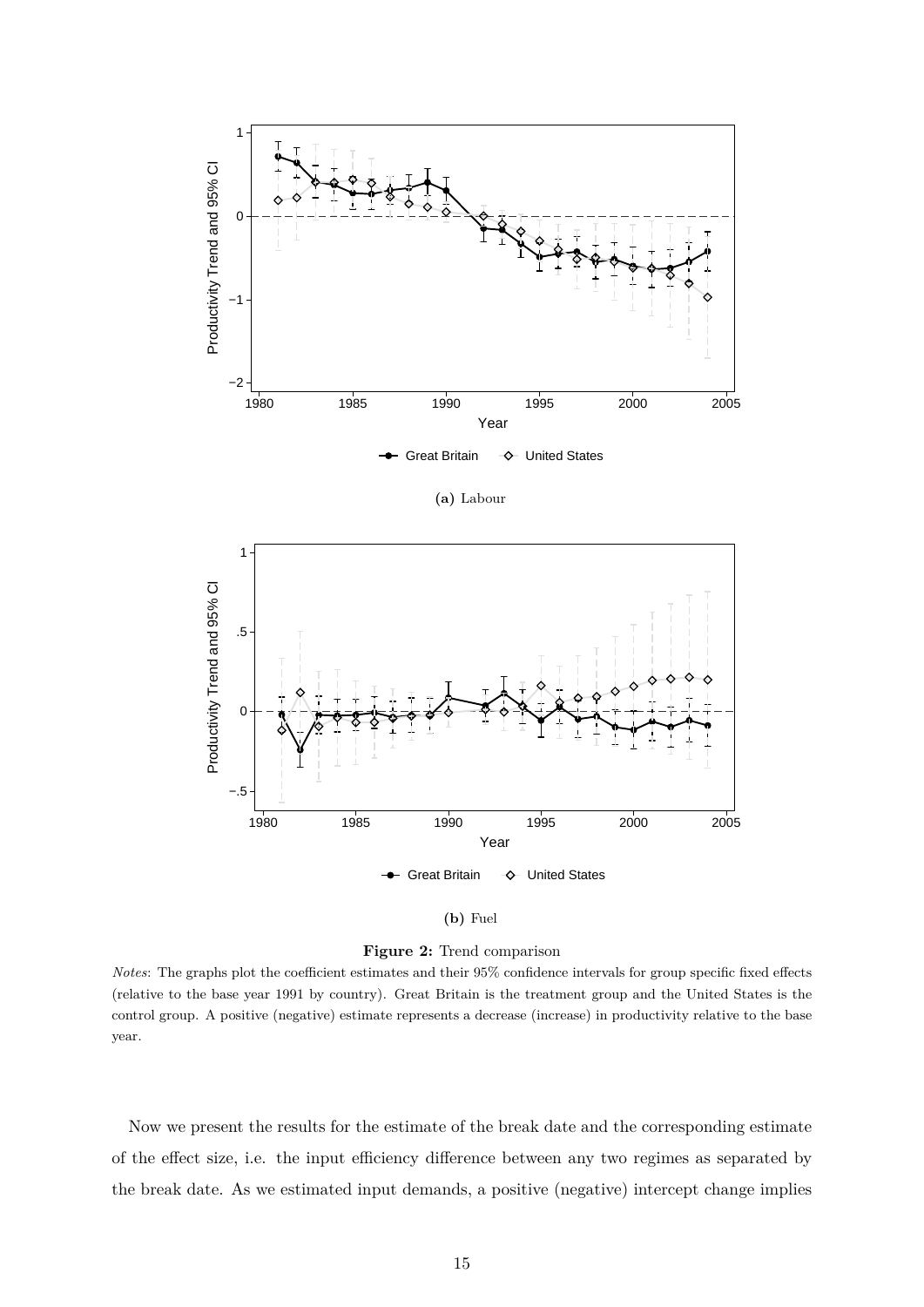a decrease (increase) in input efficiency. Following our theoretical model we estimated breaks separately for each input: labour and fuel.

Figure [3a](#page-19-0) gives the results for the labour demand equation for the unbalanced sample. For each candidate break date that separates two regimes the graph plots the sum of squared residuals (left axis), where the minimum is our estimate for the primary break date. The graph also plots, for each possible break date, the estimated percentage effect for  $\delta$  using the approximation  $[\exp(\delta - 1)] \times 100$ . The percentage effect is given for both the OLS and, allowing for the endogeneity of supply, the IV estimator. For the labour demand equation the F-statistic for the excluded instrument in the first stage is 6.88 (significant at a 1 per cent level).

The estimate of the primary break date is the year of R&P, 1991. This estimate is robust to refinement, i.e. the estimate is the same when we split the sample at the secondary break date and repeat the search. This estimate of the break date is subject to uncertainty; [Bai](#page-26-3) [\(2010\)](#page-26-3) showed that the 95 per cent confidence interval for the break date (as well as for all dates below) is 5 periods, that is 2.5 years either side of the break. The break in 1991 is associated with an increase of labour productivity of about 50 per cent (irrespective of whether supply is considered exogenous or not).

Table [4](#page-30-0) in the Appendix reports all coefficient estimates for the labour demand equation for break date 1991. The statistical significance of the treatment effect (POST1991) is high, which is relevant only assuming the break date is known. As we assume that the true break date is *unknown* we are unable to test whether a break exists at all or not. Note that the Cobb-Douglas form assumes that the supply coefficient is 1, which is clearly not the case although the IV estimate is much higher (but also estimated less precisely) than the OLS estimate. The higher IV estimate implies a negative correlation between input shocks and output. For instance, a output reducing plant break down might require more labour. The same negative correlation holds for the fuel demand equation below.

These results might be driven by plant selection, in particular the exit of low productivity plants after R&P. Figure [3b](#page-19-1) presents the labour productivity results for a balanced sample (remember our definition of "balanced" above). We see that for the year 1991 the effect size is not much lower, which suggest that the effect is not mainly driven by selection. But instead of investigating the robustness of the effect size only we repeat the entire analysis for the balanced sample. The estimate of the break date is 1992 (one year later) and the estimated effect size is lower, especially for the IV estimator (about 38 per cent).

Our hypothesis is that there are two breaks due to the differential timing of privatisation and competition. To estimate a secondary break date we split the sample at the primary break date.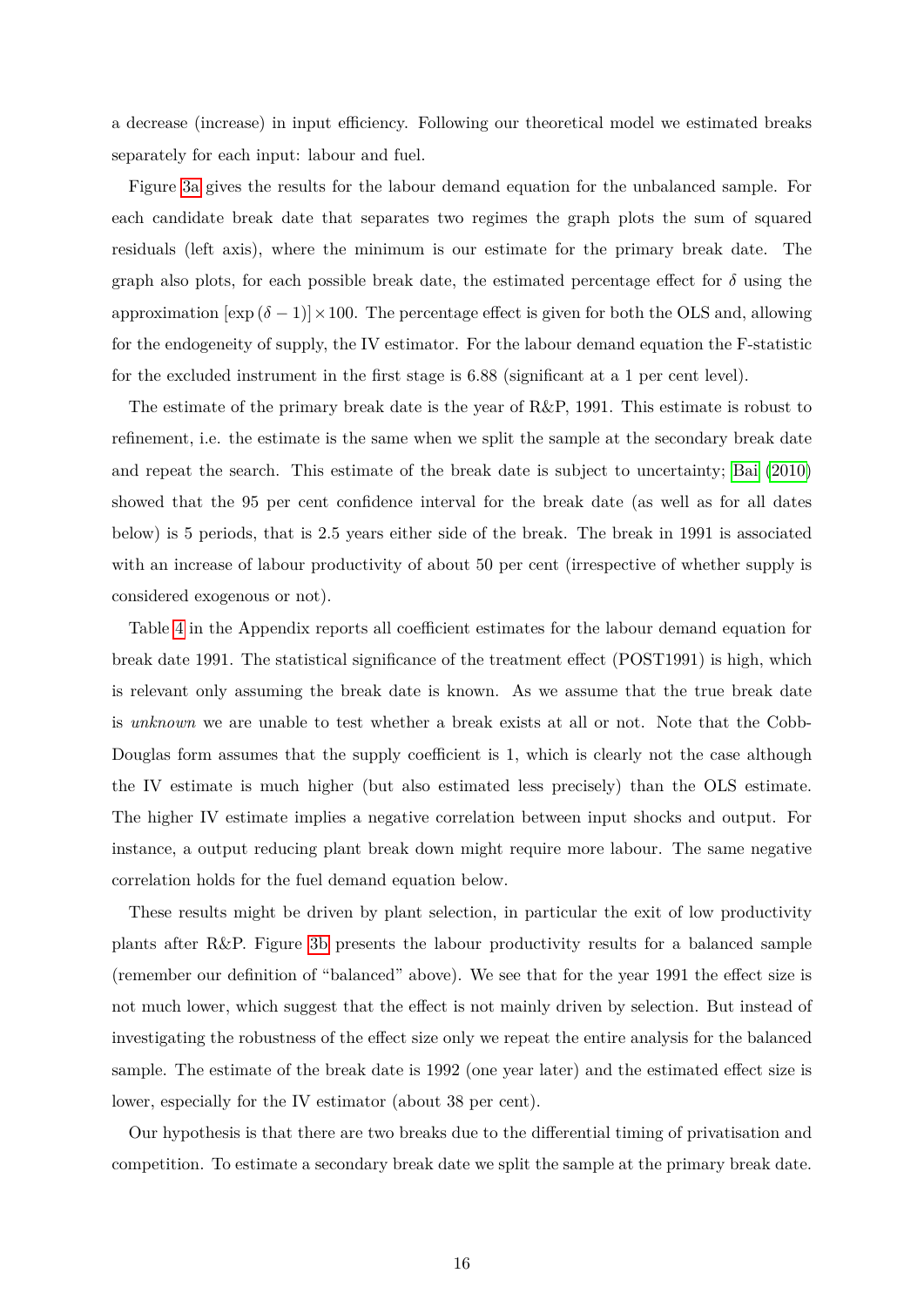Across the two resulting sub-samples the break date with the largest drop in SSR is the estimate of the secondary break. For the unbalanced sample that is 1994, one year before plants where fully privatised (see Table [3\)](#page-23-0). Note that using the 5 year confidence interval we cannot statistically tell the primary and secondary break dates apart. This secondary break is associated with a 25 per cent increase in labour productivity  $(21\%$  for the IV estimator) suggesting that the overall increase in labour productivity of 50 per cent occurred over a number of years. The secondary break date for the balanced sample is 1990 associated with an productivity increase of about 19 per cent. Table [3](#page-23-0) at the end of this section summarises all the estimates for the break dates and associated effects.

What do these breaks tell us about the likely effect of ownership change and competition on labour productivity? There is clear evidence for a break associated with the initial restructuring and privatisation in 1990/1991. In accordance with the pervasive nature of GB reform, compared for instance to the US reform, the labour productivity effect is large but consistent with firm aggregate data [\(Newbery and Pollitt, 1997,](#page-27-1) Table 1). However, the large size suggests that the incentive effect is not the only relevant mechanism. There are other mechanism whose effects we cannot separate. For instance, it is likely that management's objective changed from labour input maximisation to profit maximisation. Also, with privatisation union power was reduced making it much easier to lay off staff.<sup>[9](#page-1-0)</sup> And, our measure of head count might underestimate the true labour input after privatisation. For instance, working hours might have increased and more outsourced labour employed. None of our estimated break dates for labour productivity coincides with changes to market structure and competition. But when we assume that the date for increased competition is 1999, the year when fuel productivity increased (see below), we find a positive effect on labour productivity. Nevertheless, for labour any competition effect is dominated by the privatisation effect.

 $^{9}$ From anecdotes we also know that voluntary redundancy and early retirement arrangements were very generous. But these should be included in the cost-benefit calculation of the firm.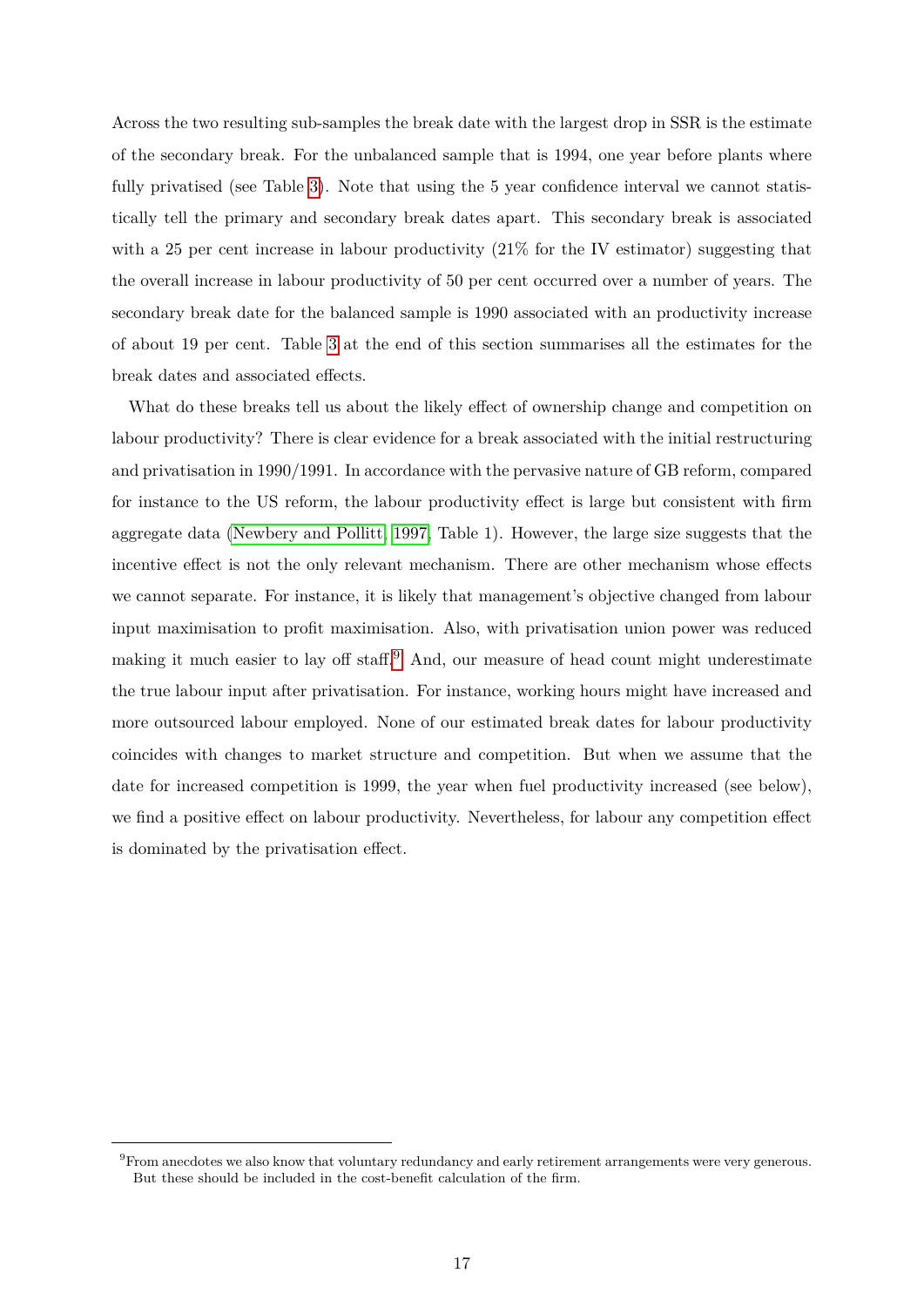<span id="page-19-0"></span>

**(a)** Unbalanced Panel

<span id="page-19-1"></span>

#### **(b)** Balanced Panel



*Notes*: The graphs plot the Sum of Squared Residuals (SSR) for the labour demand equation including a break between two regimes on the left axis. The droplines represent the (OLS and IV) point estimate of the break indicator as an estimate of the average change in input efficiency between any two regimes. The SSR and coefficient estimates are plotted over the different candidate break dates.

Next, we repeat the analysis for fuel demand. Figure [4a](#page-22-0) gives the results for the unbalanced sample. Note that for fuel the break window starts 2 years later in 1985. The reason is that an initial analysis suggested both 1983 and 1984 as primary break dates. But as both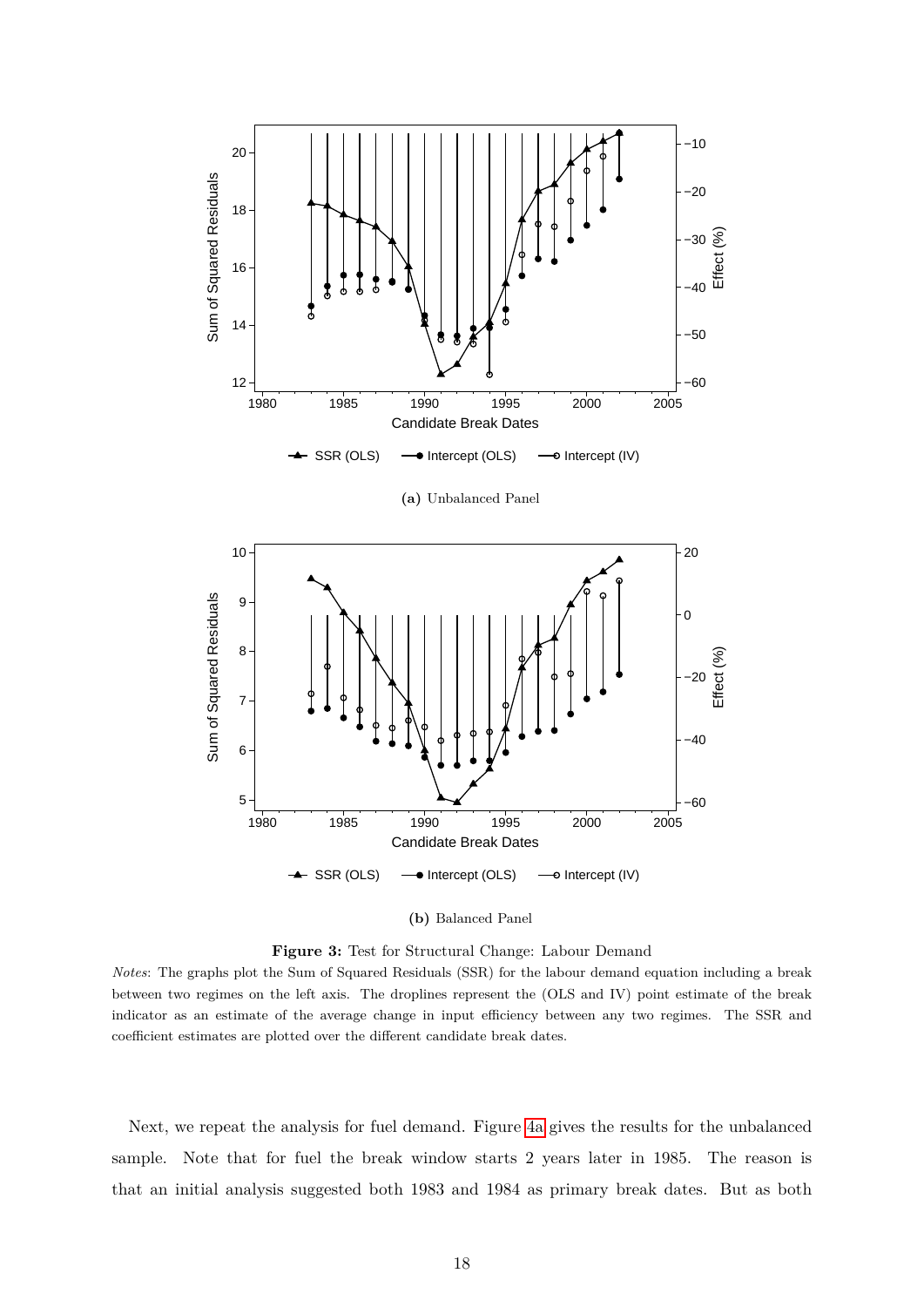dates are associated with decreases in fuel efficiency which are unlikely to be related to the reforms of the 1990s we decided to ignore them and start the analysis later. The estimate of the primary break date is the year 1999, the year when market concentration decreased, retail was fully deregulated, and new market rules announced. The break is associated with a 7.2 per cent increase in fuel efficiency. There is doubt about this break date, because it is not robust to refinement. Refinement suggests that the primary break date is 1995, the year of full privatisation and the year before the first round of divestitures. Also unlike for labour the IV estimator produces a much larger effect: about 13 per cent productivity increase. For the fuel demand equation the F-statistic for the excluded instrument in the first stage is 17.44 (significant at a 0.1 per cent level). The significantly higher supply elasticity for the IV estimator than the OLS estimator in Table [5](#page-31-0) suggests that the IV estimate might be closer to the true effect. This is as expected, because fuel input decisions are much more likely to be affected by unobserved productivity shocks than labour input decisions.

For the balanced sample in Figure [4b](#page-22-1) we see that the effect size in 1999 is slightly smaller at 10 per cent, again suggesting that the effect is not mainly due to selection. However, when we also re-estimate the break date, the year is 1995, suggesting there might be a selection effect after all. The break is associated with a fuel productivity increase of 7.5 and 14.7 per cent for the OLS and IV estimators, respectively. But again this primary break is not robust to refinement. Refinement suggests that the primary break is 1990 associated with a *decrease* in fuel productivity of about 6 per cent.

For the unbalanced panel the estimate of the secondary break is the year 1988, the year restructuring began. Surprisingly, it is associated with a *decrease* in fuel productivity between 5 and 6 per cent depending on the estimator. One possible explanation is that this break is an artifact of the drop in the number of GB observations in 1988 (Dukpa Kim, private communication). That we do not find the same break for our balanced sample is evidence for this hypothesis. A possible substantial explanation is that the decrease reflects a loss of economies of scope with the beginning of restructuring. Last, given the uncertainty around the timing of the break, it is possible that the newly created private generators' strategic interaction reduced productivity due to frequent output changes. But we discount this last possible explanation. For the balanced sample the estimate of the secondary break date is 1999, associated with productivity increases of 8.9 and 15.4 per cent for the OLS and IV estimators, respectively.

Before interpreting these results for fuel productivity we should note that overall the results are much less robust than for labour. We believe this reflects the fact that fuel productivity is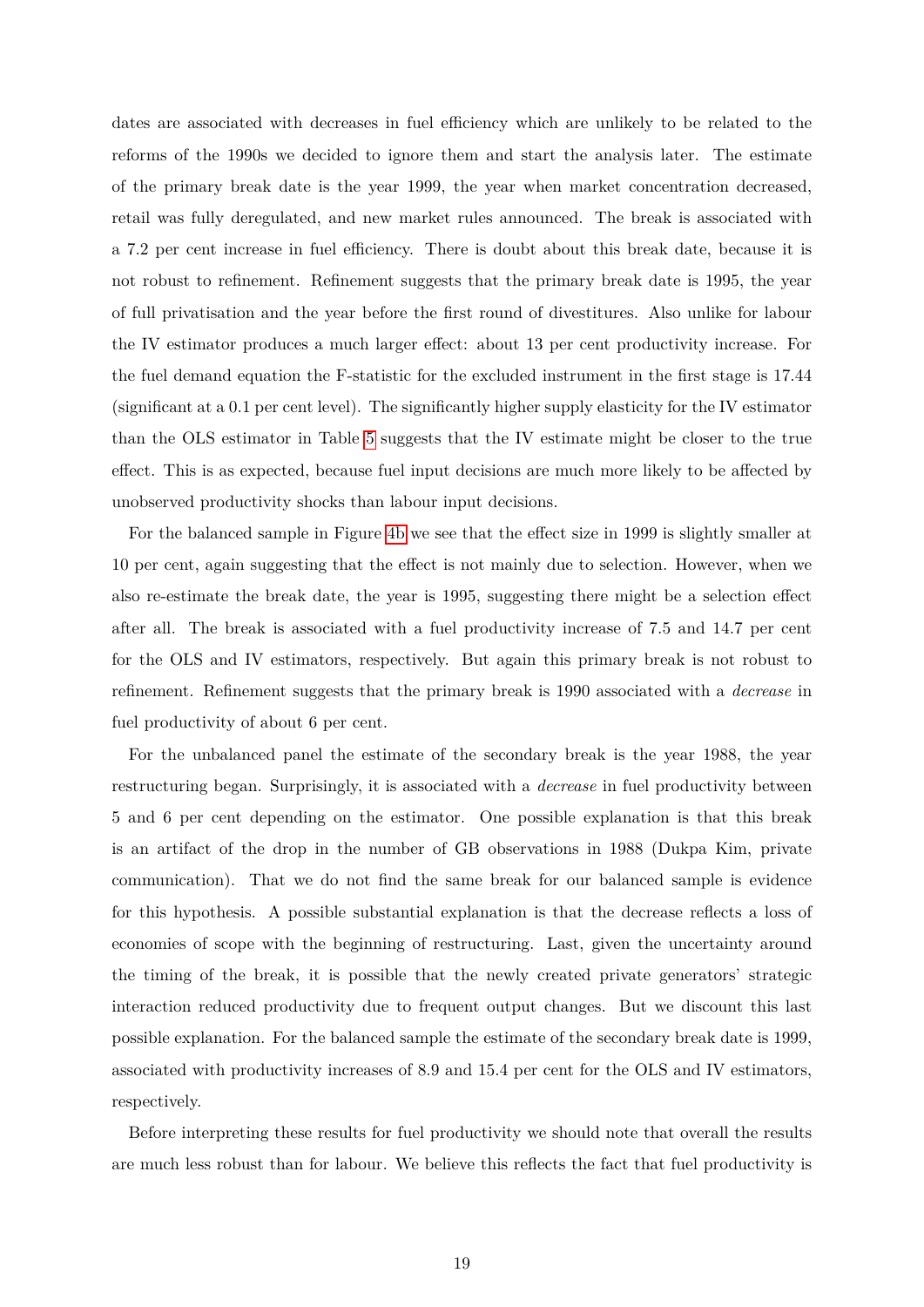more affected by the competition related reforms. As competition was enhanced through several smaller reform steps it might be more difficult to pin-point two break dates. Ignoring robustness, what do these breaks tell us about the likely effects of ownership change and competition on fuel productivity? Unlike for labour, privatisation did not increase fuel productivity. Probably this is because the CEGB valued engineering excellence and in particular fuel efficiency. Moreover, there is some evidence fuel productivity decreased when restructuring began before privatisation. We believe this reflects a loss of economies of scope.

We find evidence that fuel productivity increased around the dates when competition was strengthened in 1995 and 1999. The competition effect is strong, up to 15 per cent, and much higher than the effect found by for instance [Fabrizio et al.](#page-26-0) [\(2007\)](#page-26-0). One possible explanation is that for our quasi-experiment it is less likely that there is spill over from the treatment to the control group. Also, in the US the switch was from a (well) regulated regime to competition, whereas in our case the switch was from an unregulated duopoly to effective competition. That the breaks coincide with both rounds of divestiture suggests that market concentration is an important mechanism, but ultimately we cannot separate this mechanism from the deregulation of retail access in 1999 or the change in market rules in 2001.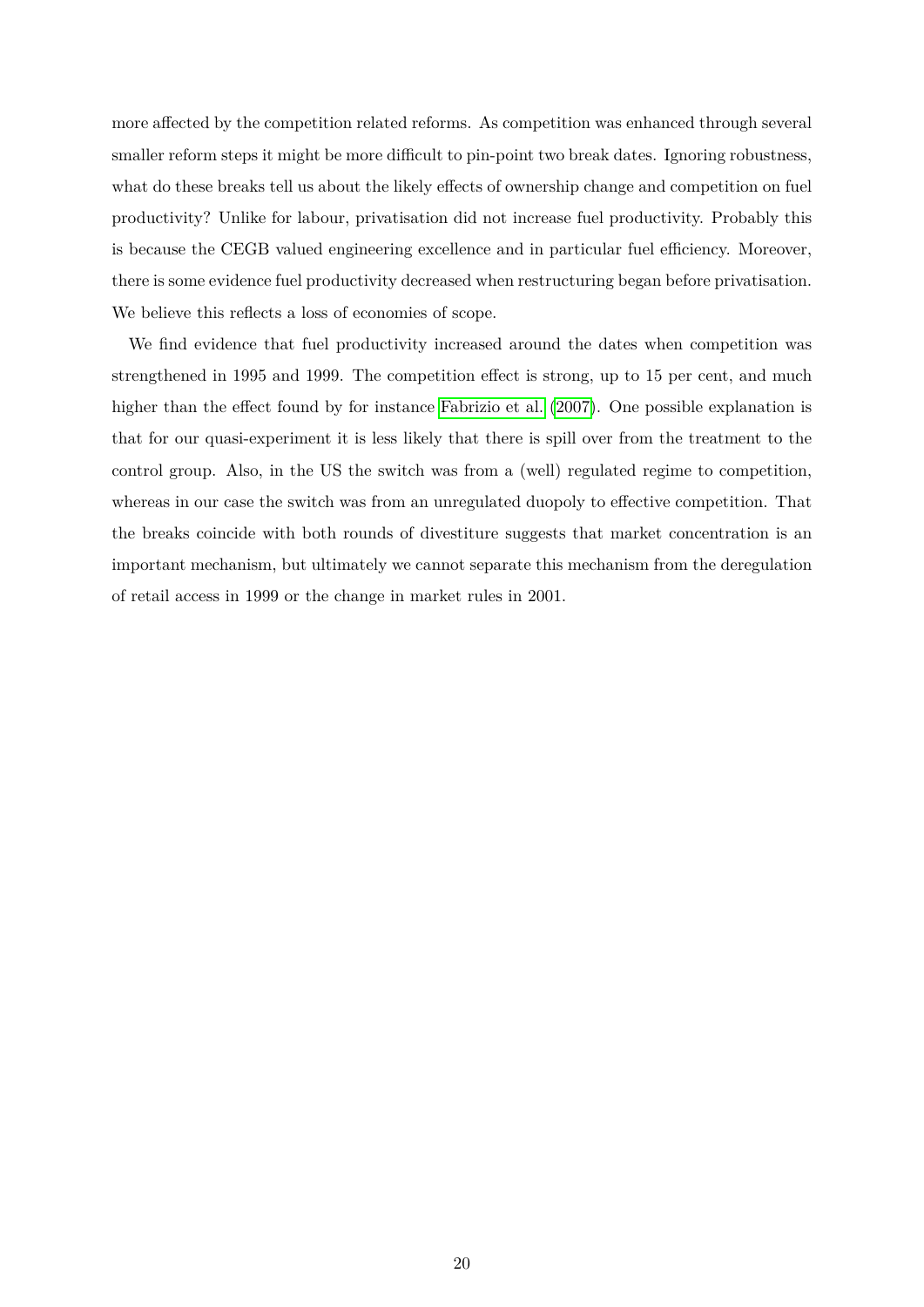<span id="page-22-1"></span><span id="page-22-0"></span>





*Notes*: The graphs plot the Sum of Squared Residuals (SSR) for the fuel demand equation including a break between two regimes on the left axis. The droplines represent the (OLS and IV) point estimate of the break indicator as an estimate of the average change in input efficiency between any two regimes. The SSR and coefficient estimates are plotted over the different candidate break dates.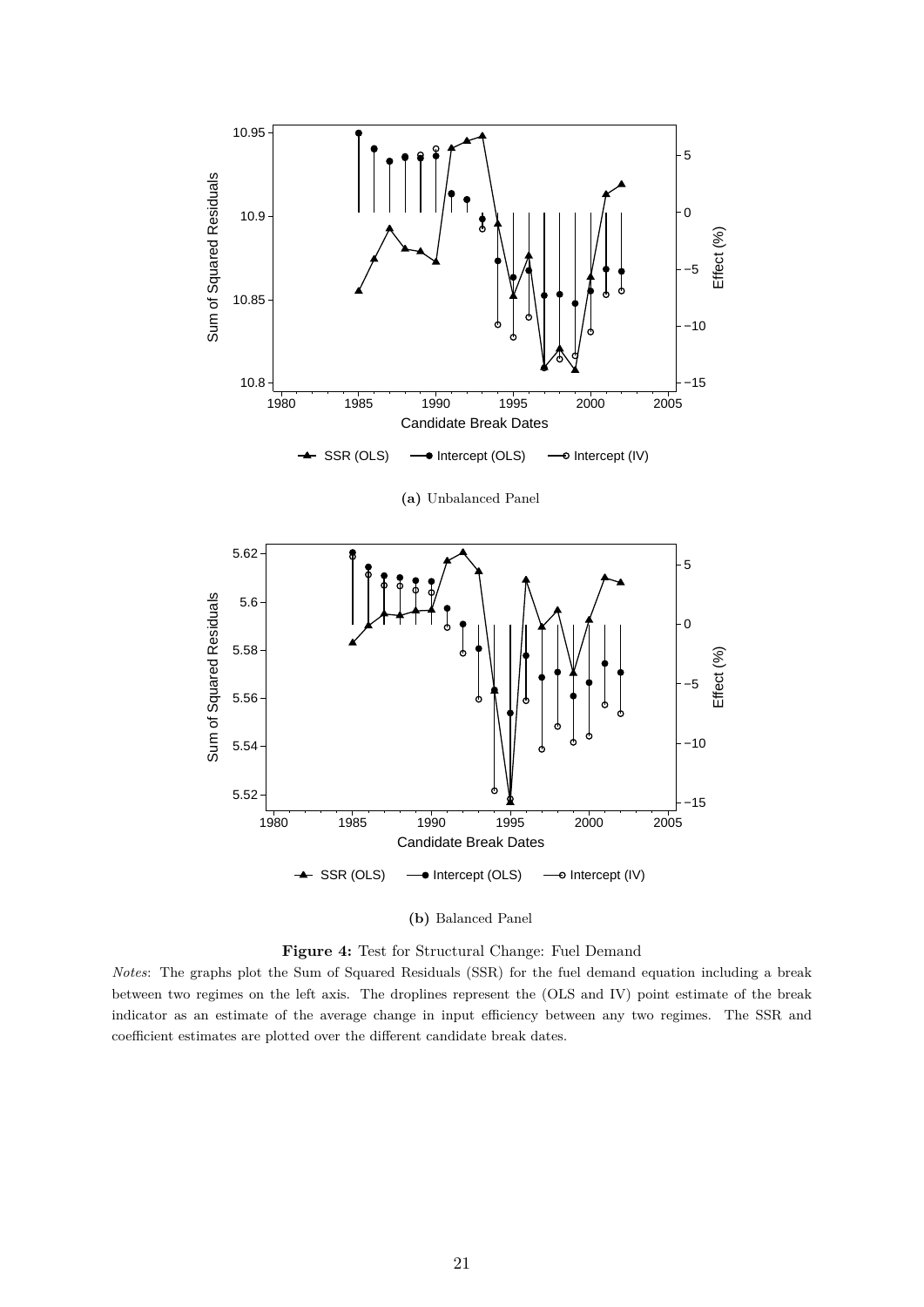| Input           | Unbalanced panel |            |                 |            |               |          | Balanced panel |                 |          |      |          |          |
|-----------------|------------------|------------|-----------------|------------|---------------|----------|----------------|-----------------|----------|------|----------|----------|
|                 | Primary break    |            | Secondary break |            | Primary break |          |                | Secondary break |          |      |          |          |
|                 | <b>OLS</b>       |            | IV              | <b>OLS</b> |               | IV       | <b>OLS</b>     |                 | IV       | OLS  |          | IV       |
|                 | Year             | $E$ f fect | Size            | Year       | Size          | Size     | Year           | Size            | Size     | Year | Size     | Size     |
| $_{\rm Labour}$ | 1991             | $-49.87$   | $-50.90$        | 1994       | $-24.67$      | $-20.98$ | 1992           | $-48.12$        | $-38.46$ | 1990 | $-18.86$ | $-17.64$ |
| Fuel            | 1999             | $-7.19$    | $-12.90$        | 1988       | 5.90          | 5.24     | 1995           | $-7.46$         | $-14.70$ | 1999 | $-8.85$  | $-15.38$ |

<span id="page-23-0"></span>**Table 3:** Results Overview

*Notes*: This Table gives all the break date estimates and the estimated of the associated effect sizes. Effects are approximated using  $[\exp(\delta - 1)] \times 100$ .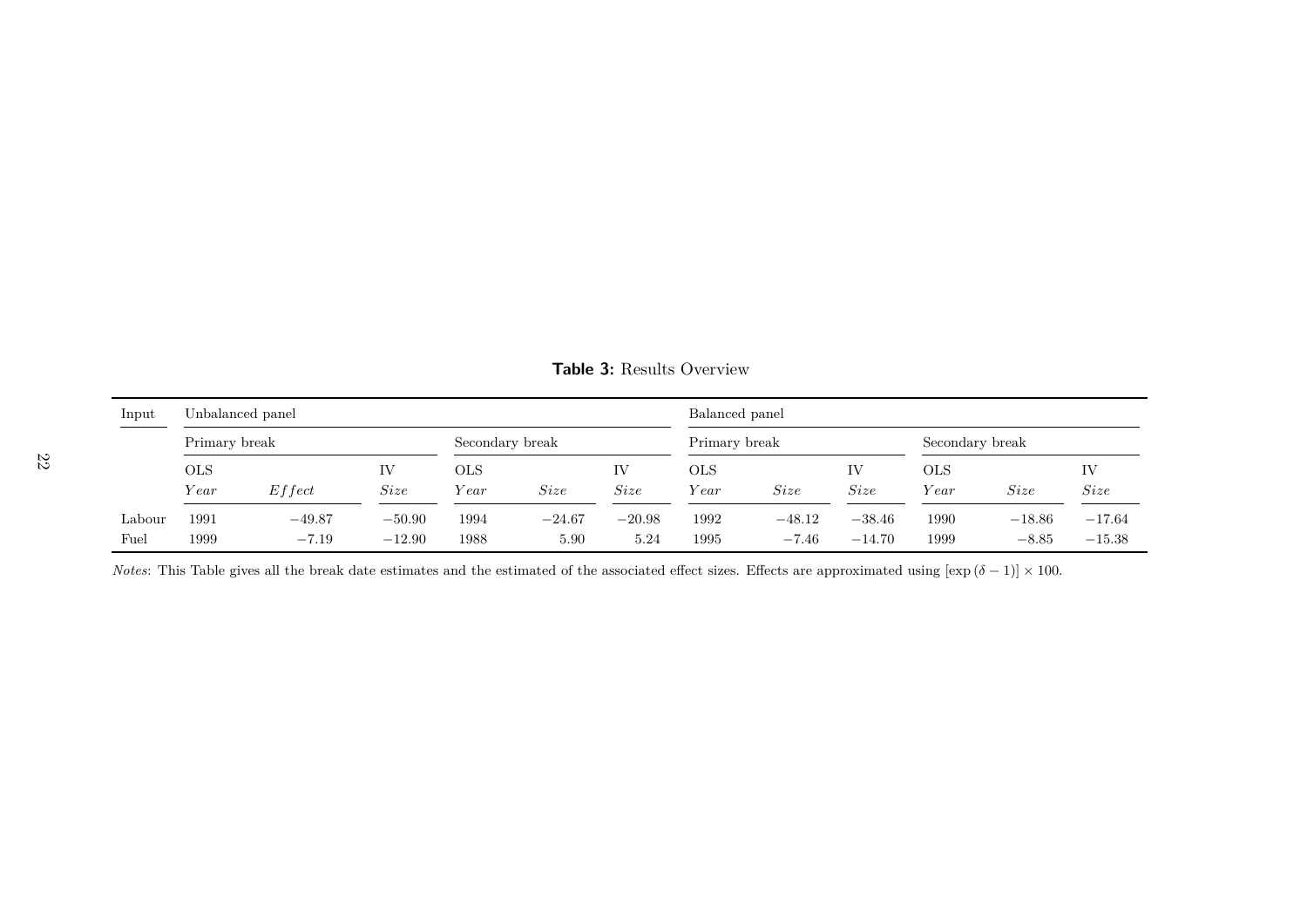# **7. Conclusion**

Ours is the first study to analyse the effects of GB's electricity industry reforms on plant-level productivity. And, it is one of a handful of studies that look at the causal effects of privatisation and competition on plant-level productivity. Agency theories predict that a change from public to private ownership and increased competition improve firm performance via improved managerial incentives and effort. The reason is that without private ownership and competition employed managers can appropriate rent in the form of slack. [Newbery and Pollitt](#page-27-1) [\(1997\)](#page-27-1) also highlight that technical efficiency gains played a much larger role than allocative efficiency gains in the welfare effects of the GB reform.

We collected plant-level data on output and input quantities for Great Britain and the United States, our control group. We derived input demand functions for labour and fuel to be able to identify independent effects for these two short-run inputs. And indeed, the timing and the effect sizes are different. We employed a standard difference-in-difference approach to estimate the break dates and the associated effects. Finally, we mapped the estimated break dates to the history of industry reforms. Instead of assuming that break dates are known we search for them, because the economic effect might occur at a date different from the recorded reform date. If firm behaviour includes anticipation (as in models of dynamic collusion) effects might be leading. On the other hand, if adjustment or learning is necessary effects might be lagging. Additionally, reform might consist of several small steps, like the introduction of effective competition throughout the 1990s. Searching for a break might result in a better estimate of the true overall effect than picking one or several of the competing reform dates.

We found that at privatisation labour productivity increased dramatically but the effect is not predominantly driven by selection. The large effect makes it unlikely that improved management incentives are the only mechanism. Although, we cannot identify the separate mechanisms the previous literature suggests that two other mechanism were important. Privatisation changed management's (and owners') objectives. It is conceivable that under public ownership labour input maximisation was part of management's objectives whereas after privatisation the most important objective was economic efficiency. Also, privatisation coincided with the lessening of union power, actually it was one of the objectives of privatisation. Labour productivity gains due to lower union power are only an indirect effect of privatisation. When allowing two breaks we find no change in labour productivity associated with steps to increase competition in the second half of the 1990s. However, when we assume the reform dates related to competition are known we do find positive effects. It seems that competition has the expected effect but it is strongly dominated by the effect of privatisation in our sample.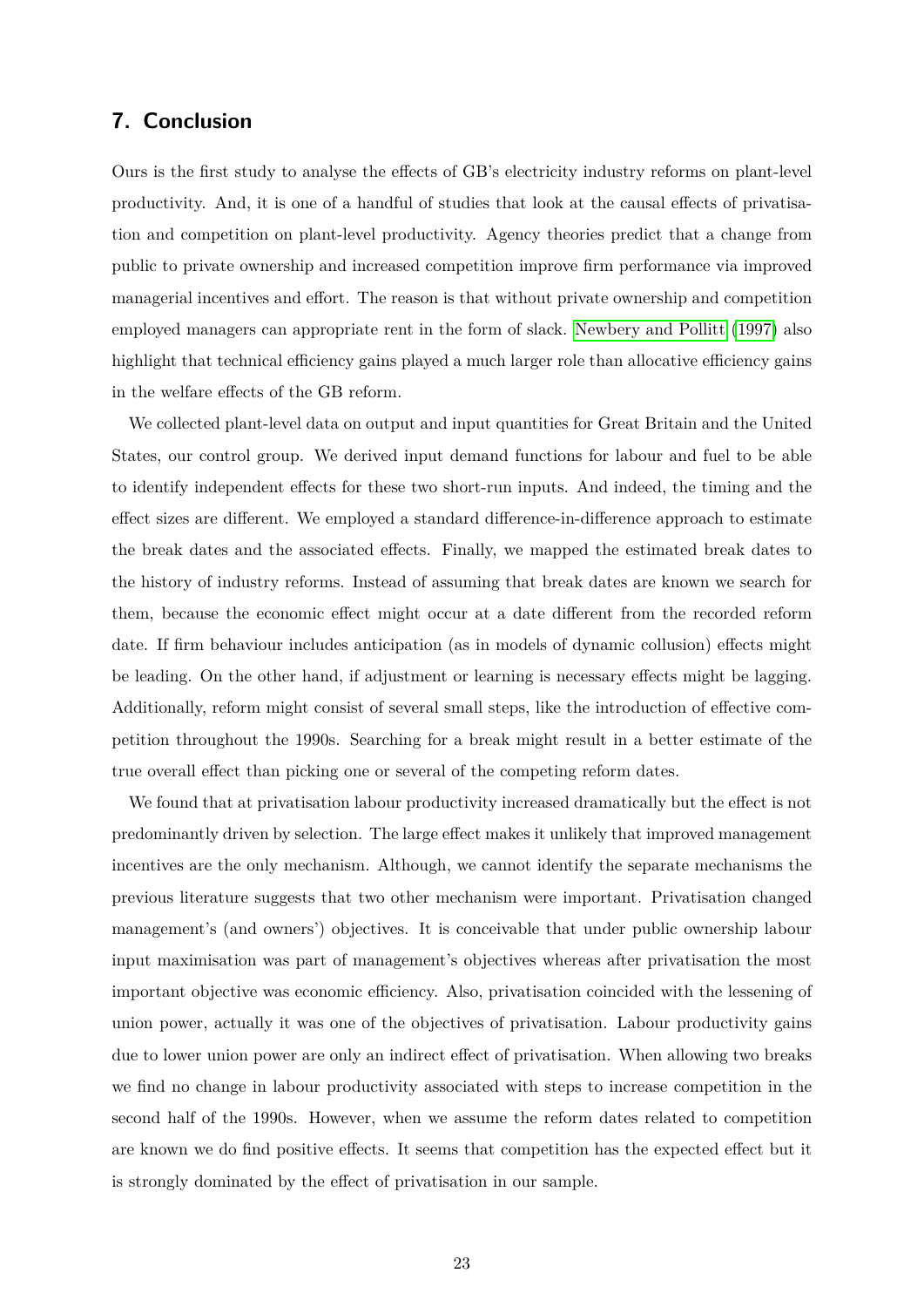Unlike for labour, privatisation did not increase fuel productivity. Actually, we find a decrease in fuel productivity when the industry was restructured. It seems that public owners encouraged fuel productivity through a culture that valued engineering excellence [\(Newbery, 1995\)](#page-27-8). This was expressed by the practice to switch to a fuel efficiency based merit order during fuel emergencies. The actual decrease in fuel productivity might be explained by a loss of economies of scope after restructuring. Also, improving economic efficiency was maybe not the first objective of R&P. Political objectives like lessening of union power and widening share ownership were probably equally important [\(Green and Haskel, 2004,](#page-26-12) p. 65). The onset of effective competition in the second half of the 1990s is associated with strong increases in fuel efficiency. Although we cannot distinguish between the different mechanisms that increased competition, the timing of the effects provides some evidence that divestitures were important. When controlling for entry and exit effects are somewhat smaller, but generally effects do not seem to be driven by survival.

Privatisation and competition increased productivity as predicted by theories of agency. But if competition is weak foregone economies of scope might dominate and public owners might be able to substitute a culture of excellence (combined with internal competition) for market competition.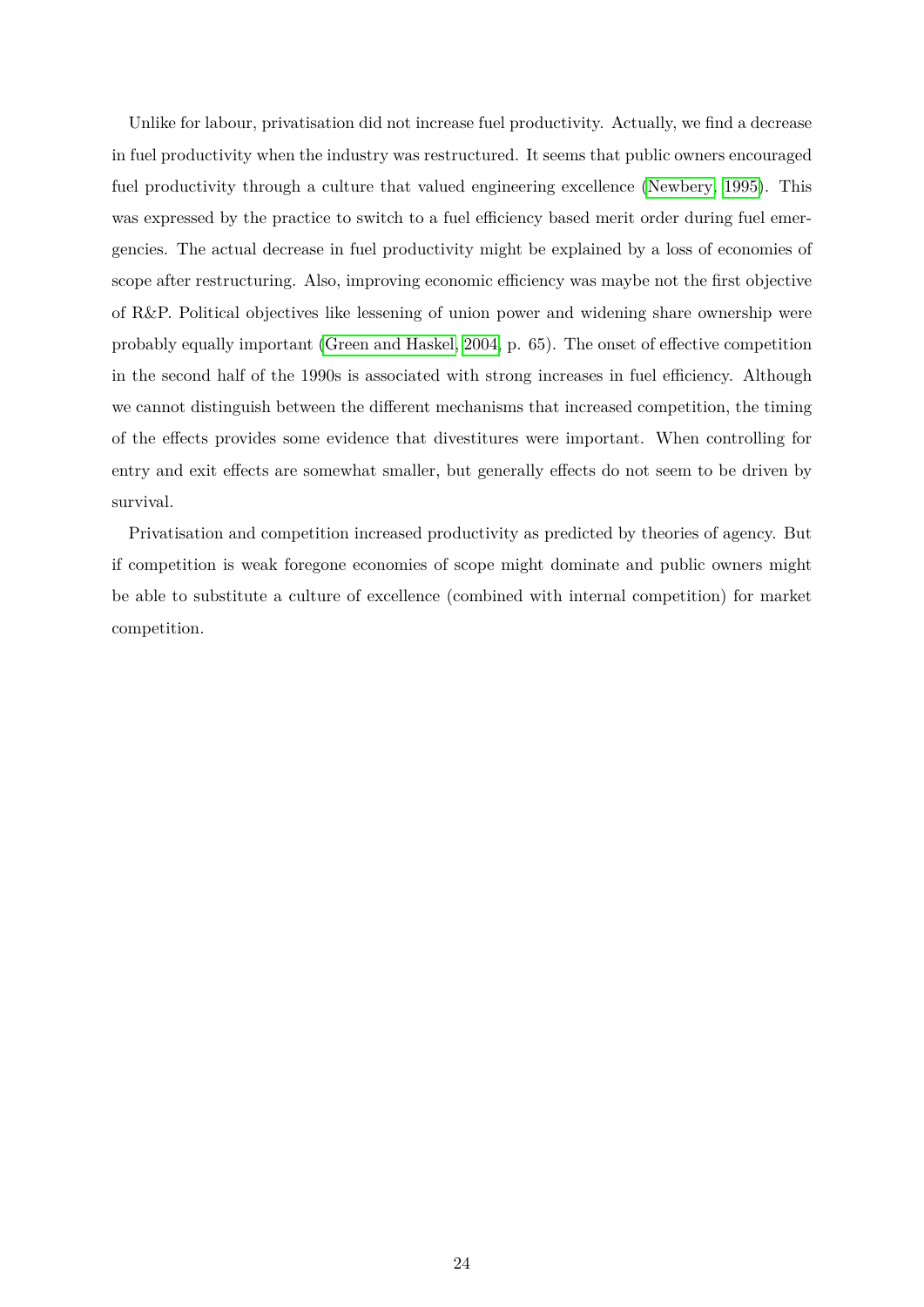## **References**

<span id="page-26-7"></span>Alchian, A. (1965). Some economics of property rights. *Politico*, 30(4):816–829.

- <span id="page-26-8"></span>Arocena, P. and Waddams Price, C. (2002). Generating efficiency: economic and environmental regulation of public and private electricity generators in spain. *International Journal of Industrial Organization*, 20:41–69. 1.
- <span id="page-26-11"></span>Bai, J. (1997). Estimating multiple breaks one at a time. *Econometric Theory*, 13(03):315–352.
- <span id="page-26-3"></span>Bai, J. (2010). Common breaks in means and variances for panel data. *Journal of Econometrics*,  $157(1):78-92.$
- <span id="page-26-2"></span>Biesebroeck, J. v. (2003). Productivity dynamics with technology choice: An application to automobile assembly. *The Review of Economic Studies*, 70(1):167–198.
- <span id="page-26-10"></span>Bushnell, J. B. and Wolfram, C. D. (2005). Ownership change, incentives and plant efficiency: The divestiture of US electric generation plants. *Center for the Study of Energy Markets Paper CSEMWP-140*.
- <span id="page-26-9"></span>D'souza, J. and Megginson, W. L. (1999). The financial and operating performance of privatized firms during the 1990s. *The Journal of Finance*, 54(4):1397–1438.
- <span id="page-26-6"></span>Evans, J. and Green, R. J. (2003). Why did British electricity prices fall after 1998? *University of Hull Research Memorandum*, 23.
- <span id="page-26-0"></span>Fabrizio, K. R., Rose, N., and Wolfram, C. D. (2007). Does competition reduce cost? assessing the impact of regulatory restructuring on u.s. electric generation efficiency. *American Economic Review*, 97:1250–1277. 4.
- <span id="page-26-4"></span>Freeman, D. G. (2005). Change-point analysis of the growth effects of state banking deregulation. *Economic Inquiry*, 43:601–613. 3.
- <span id="page-26-1"></span>Gao, H. and Van Biesebroeck, J. (2014). Effects of deregulation and vertical unbundling on the performance of china's electricity generation sector. *The Journal of Industrial Economics*,  $62(1):41-76.$
- <span id="page-26-5"></span>Green, R. (2006). Market power mitigation in the UK power market. *Utilities Policy*, 14(2):76– 89.
- <span id="page-26-12"></span>Green, R. and Haskel, J. (2004). Seeking a premier league economy: the role of privatisation. In *Seeking a Premier League Economy*. University of Chicago Press, Chicago.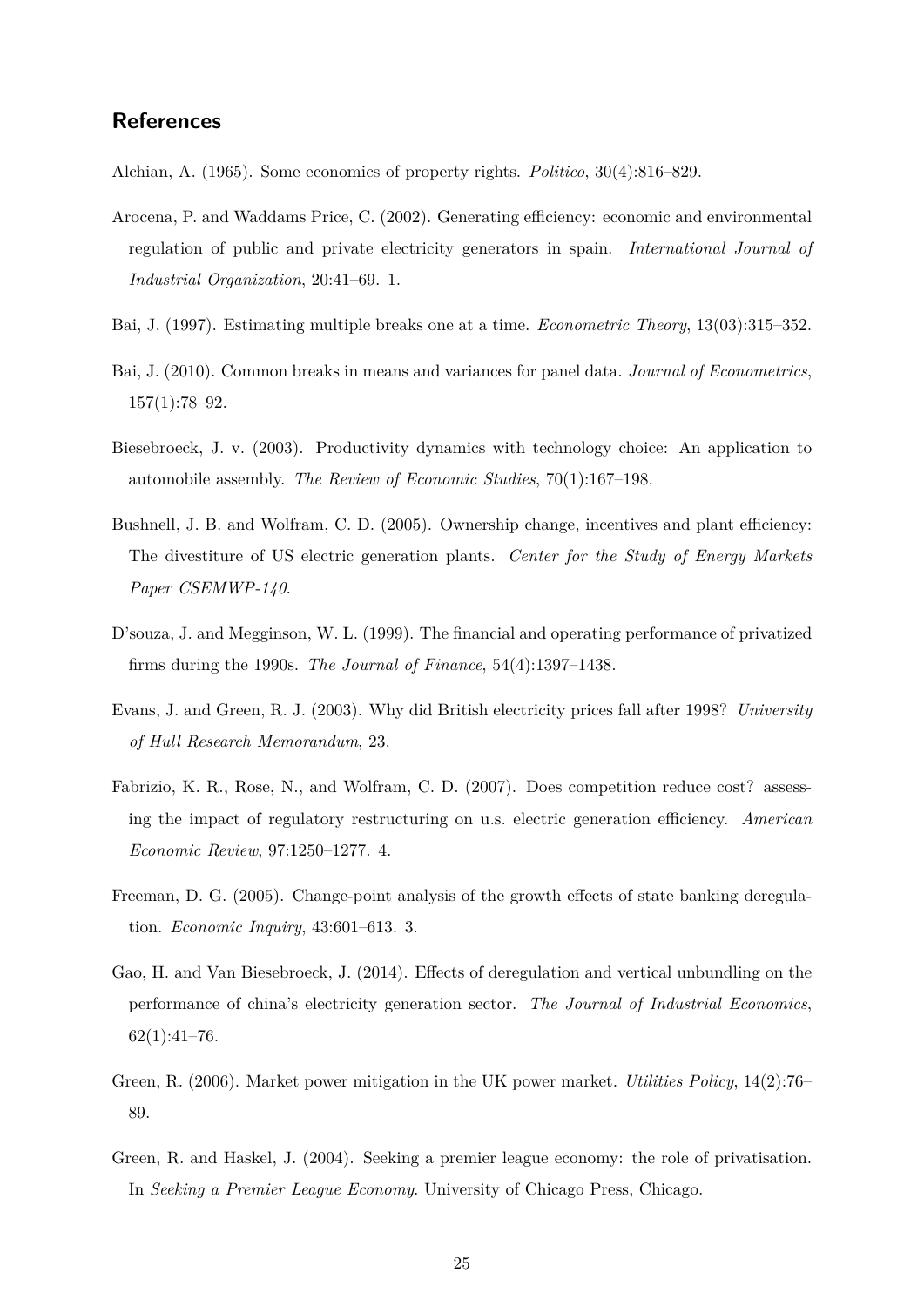- <span id="page-27-2"></span>Henney, A. (2010). *The British Electric Industry, 1990-2010: The Rise and Demise of Competition*. EEE Limited, London.
- <span id="page-27-9"></span>Hiebert, L. D. (2002). The determinants of the cost efficiency of electric generating plants: A stochastic frontier approach. *Southern Economic Journal*, 68:935–946. 4.
- <span id="page-27-10"></span>Joskow, P. L. and Schmalensee, R. (1987). The performance of coal-burning electric generating units in the united states: 1960–1980. *Journal of Applied Economics*, 2:85–109. 2.
- <span id="page-27-11"></span>Knittel, C. R. (2002). Alternative regulatory methods and firm efficiency: Stochastic frontier evidence from the u.s. electricity industry. *The Review of Economics and Statistics*, 84:530– 540.
- <span id="page-27-6"></span>Newbery, D. M. (1994). The impact of sulfur limits on fuel demand and electricity prices in britain. *The Energy Journal*, 15:19. 3.
- <span id="page-27-8"></span>Newbery, D. M. (1995). Notes from visit to drax. In *personal communication*, Cambridge.
- <span id="page-27-5"></span>Newbery, D. M. (1998). Freer electricity markets in the UK: A progress report. In *21 IAEE Annual International Conference*, Quebec City.
- <span id="page-27-3"></span>Newbery, D. M. (2004). Electricity liberalisation in britain: the quest for a satisfactory wholesale market design. *CMI Working Paper Series*, 64.
- <span id="page-27-1"></span>Newbery, D. M. and Pollitt, M. G. (1997). The restructuring and privatisation of britain's cegb–was it worth it? *The Journal of Industrial Economics*, 45(3):269–303.
- <span id="page-27-7"></span>Nickell, S. J. (1996). Competition and corporate performance. *Journal of Political Economy*, 104:724–746. 4.
- <span id="page-27-4"></span>Ofgem (2002). The review of the first year of NETA. volume 1, London.
- <span id="page-27-13"></span>Perron, P. and Yamamoto, Y. (2008). Estimating and testing multiple structural changes in models with endogenous regressors. In *Department of Economics*, Boston University.
- <span id="page-27-12"></span>Piehl, A. M., Cooper, S. J., Braga, A. A., and Kennedy, D. M. (2003). Testing for structural breaks in the evaluation of programs. *Review of Economics and Statistics*, 85(3):550–558.
- <span id="page-27-0"></span>Pollitt, M. G. (1995). *Ownership and Performance in Electric Utilities*. Oxford University Press, Oxford-New York.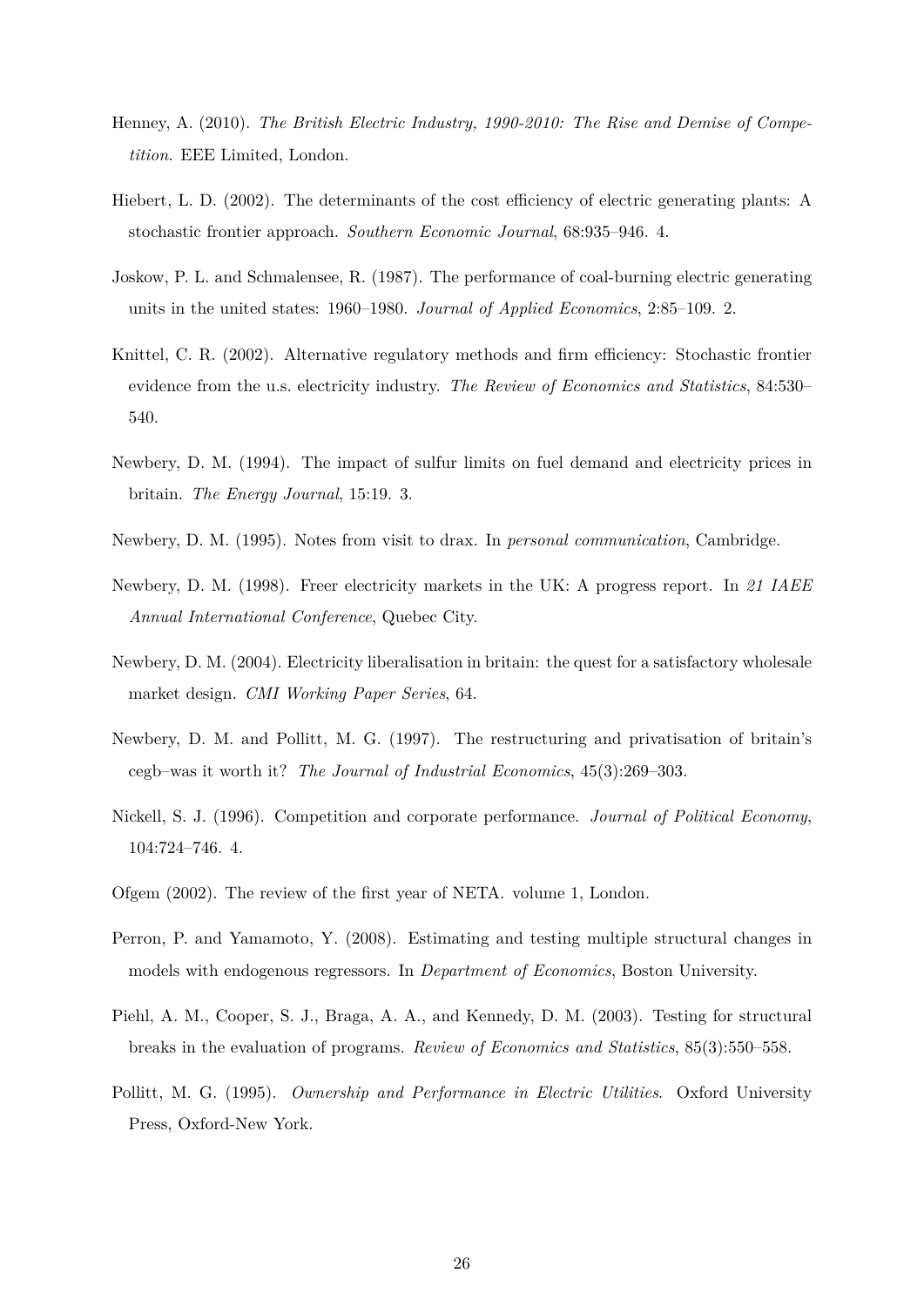- <span id="page-28-6"></span>Pollitt, M. G. (1997). The restructuring and privatisation of the electricity supply industry in Northern Ireland - will it be worth it? *DAE Working Paper, University of Cambridge*, No 9701.
- <span id="page-28-7"></span>Pollitt, M. G. (1999). The restructuring and privatization of the electricity supply industry in Scotland. *Cambridge University, Department of Applied Economics, mimeo*.
- <span id="page-28-8"></span>Pollitt, M. G. (2000). The declining role of the state in infrastructure investments in the UK. In *Private initiatives in infrastructure: priorities, incentives, and performance*, pages 142–177. Institute of Developing Economies, Chiba, Japan.
- <span id="page-28-1"></span>Pollitt, M. G. (2012). The role of policy in energy transitions: Lessons from the energy liberalisation era. *Energy Policy*, 50:128–137.
- <span id="page-28-3"></span>Shirley, M. and Walsh, P. (2000). Public vs. private ownership: The current state of the debate. *World Bank Policy Research Working Paper*, 2420.
- <span id="page-28-5"></span>Sweeting, A. (2007). Market Power In The England And Wales Wholesale Electricity Market 1995–2000. *The Economic Journal*, 117(520):654–685.
- <span id="page-28-4"></span>Vickers, J., Yarrow, G., Rochet, J.-C., and Venables, A. (1991). The british electricity experiment. *Economic Policy*, 6(12):187–232.
- <span id="page-28-2"></span>Waddams Price, C. and Weyman-Jones, T. (1996). Malmquist indices of productivity change in the UK gas industry before and after privatization. *Applied Economics*, 28:29–39.
- <span id="page-28-0"></span>Winston, C. (1993). Economic deregulation: Days of reckoning for microeconomists. *Journal of Economic Literature*, 31:1263–1289. 3.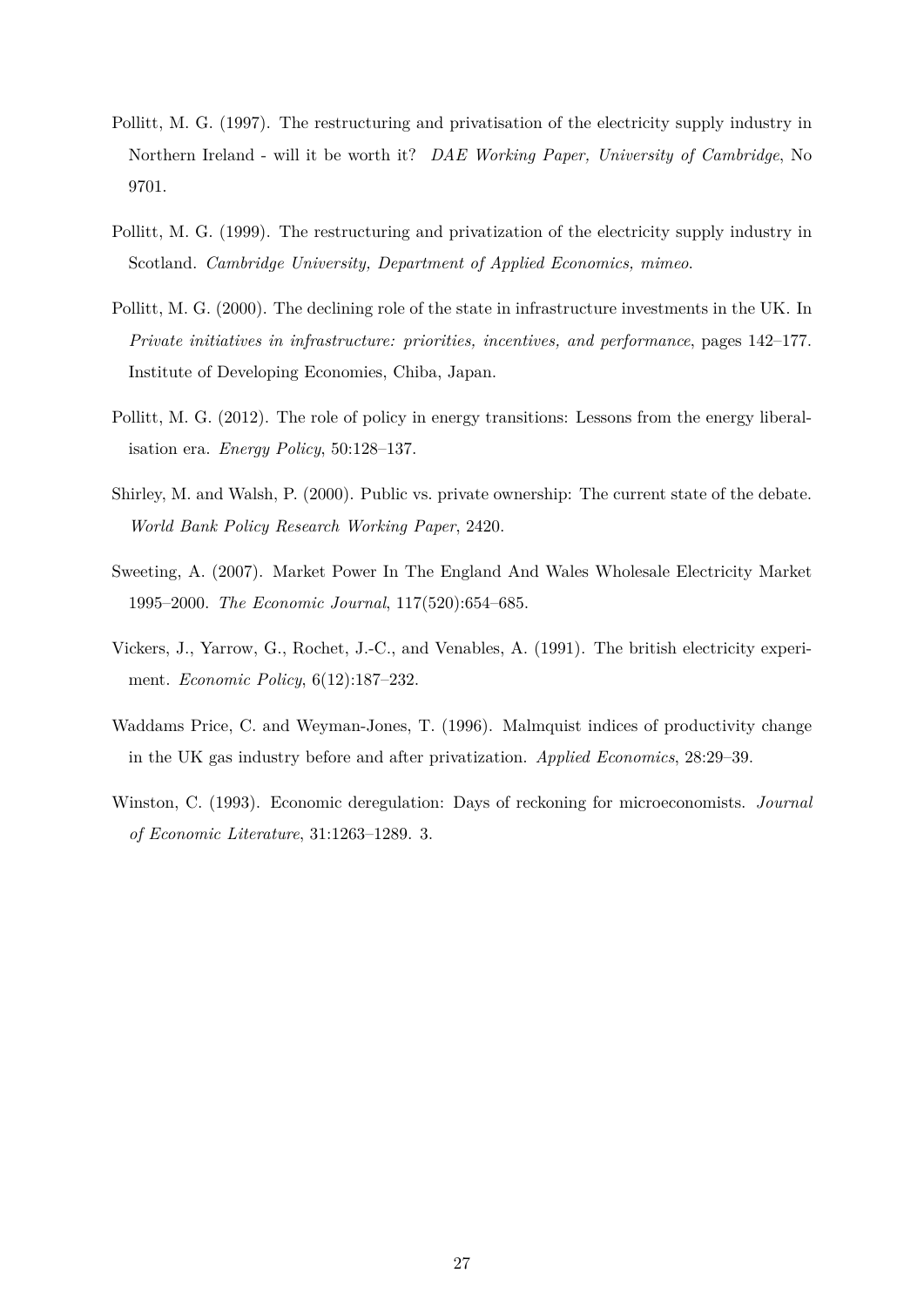# **A. Tables**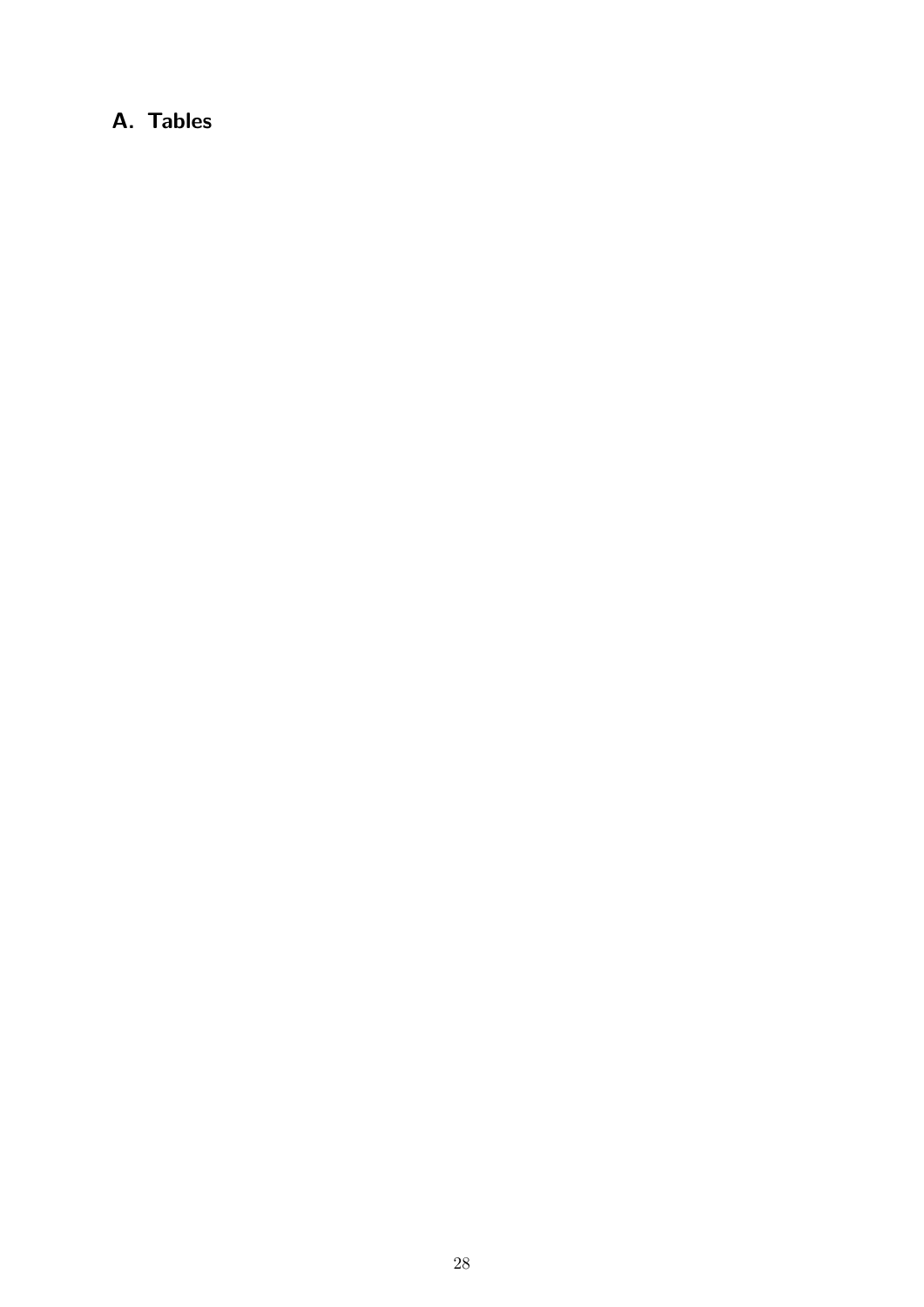<span id="page-30-0"></span>

|                     | (1)          | (2)          |
|---------------------|--------------|--------------|
|                     | <i>OLS</i>   | IV           |
| ln(NET GWH)         | $0.121**$    | 0.629        |
|                     | [0.00]       | [0.10]       |
| ln(CAP)             | $0.830***$   | 0.406        |
|                     | [0.00]       | [0.23]       |
| LF                  | 0.114        | $-1.246$     |
|                     | [0.34]       | [0.23]       |
| AGE                 | $0.086**$    | $0.079*$     |
|                     | [0.00]       | [0.03]       |
| ln(WAGE)            | $-0.173**$   | $-0.152*$    |
|                     | [0.01]       | [0.05]       |
| FGD                 | $-0.120$     | $-0.222*$    |
|                     | [0.06]       | [0.04]       |
| POST1991            | $-49.869***$ | $-50.896***$ |
|                     | [0.00]       | [0.00]       |
| Constant            | 0.056        | $-1.715$     |
|                     | [0.94]       | [0.10]       |
| Plant Fixed Effects | Yes          | Yes          |
| Year Fixed Effects  | Yes          | Yes          |
| Observations        | 535          | 535          |
| $R^2$               | 0.970        |              |

**Table 4:** Labour Input Demand Estimates for Break Year 1991

*p*-values in brackets

 $p < 0.05$ ,  $\rightarrow$  *p* < 0.01,  $\rightarrow$  *p* < 0.001

*Notes*: The dependent variable is the log of labour input. The IV estimator is 2-stage least squares within.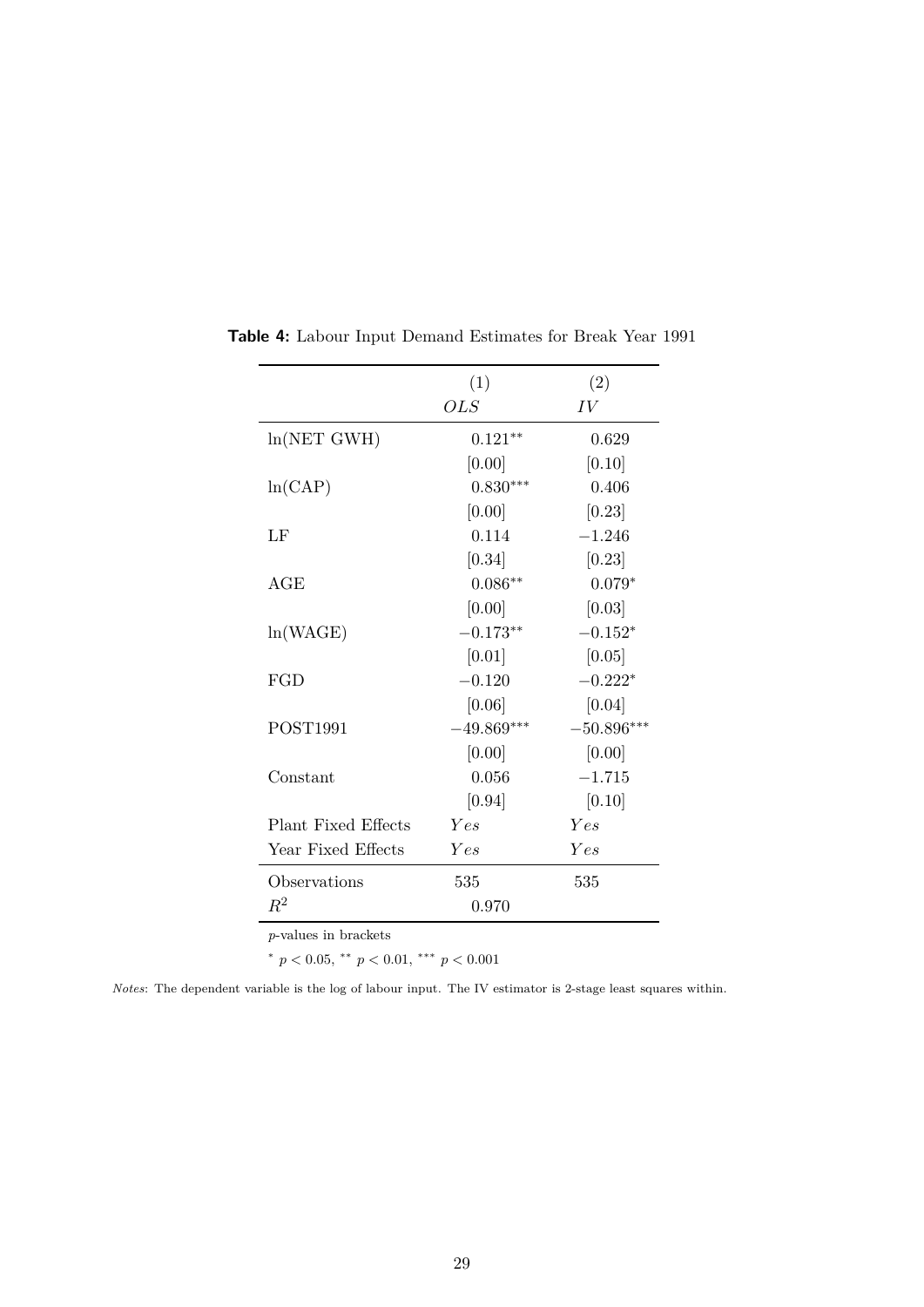<span id="page-31-0"></span>

|                              | (1)         | (2)         |
|------------------------------|-------------|-------------|
|                              | <b>OLS</b>  | IV          |
| ln(NET GWH)                  | $0.944***$  | 1.206***    |
|                              | [0.00]      | [0.00]      |
| ln(CAP)                      | $-0.121*$   | $-0.396$    |
|                              | [0.02]      | [0.09]      |
| LF                           | $-0.162*$   | $-0.889$    |
|                              | [0.01]      | [0.14]      |
| $\rm{AGE}$                   | $-0.007$    | $-0.010$    |
|                              | [0.73]      | [0.67]      |
| FGD                          | 0.060       | 0.036       |
|                              | [0.09]      | [0.40]      |
| POST1999                     | $-7.993**$  | $-12.598**$ |
|                              | [0.00]      | [0.01]      |
| Constant                     | $-6.511***$ | $-6.284***$ |
|                              | [0.00]      | [0.00]      |
| <b>Plant Fixed Effects</b>   | Yes         | Yes         |
| Year Fixed Effects           | Yes         | Yes         |
| Observations                 | 909         | 909         |
| $R^2$                        | 0.991       |             |
| <i>p</i> -values in brackets |             |             |

**Table 5:** Fuel Input Demand Estimates for Break Year 1999

*p*-values in brackets

 $\binom{*}{p} < 0.05$ ,  $\binom{**}{p} < 0.01$ ,  $\binom{***}{p} < 0.001$ 

*Notes*: The dependent variable is the log of fuel input. The IV estimator is 2-stage least squares within.